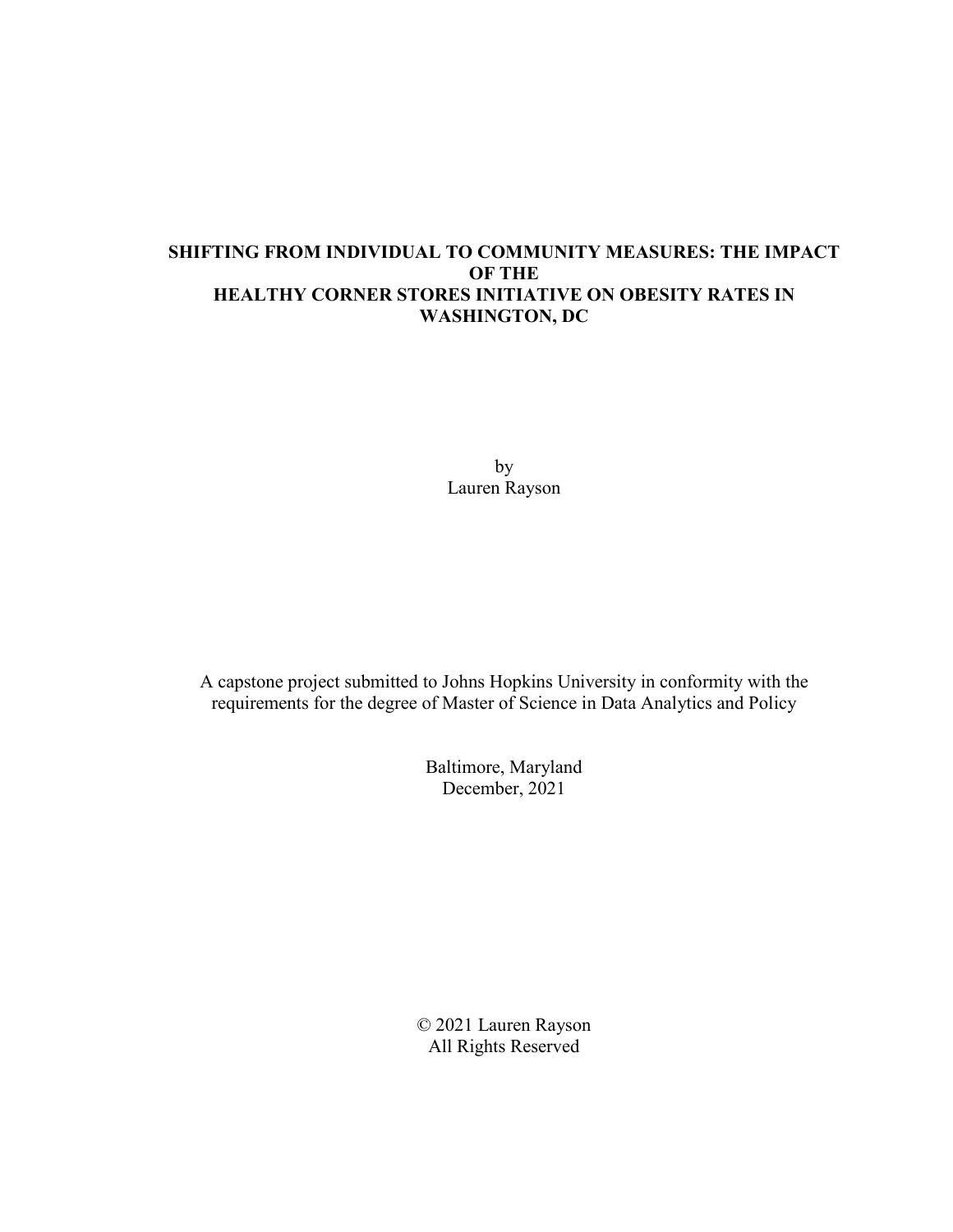# Abstract

In recent years local health departments have worked to address the impacts of food insecurity through environment-based food intervention programs. Program evaluations on intervention effectiveness typically focus on the individual-level impacts of these programs through measurements like store inventory and consumer purchasing patterns. This research expands the scope of these evaluations by examining the impacts of Washington, DC's Healthy Corner Stores Initiative on ward-level obesity rates. A difference-in-differences estimator was used to capture changes in average adult obesity rates by ward before and after the program's implementation. Although customer survey data suggests that consumers are purchasing fresh produce through participating stores, this research shows that, on the community level, this program has not had a measurable impact on average adult obesity rates. This finding is at odds with past findings of environment-based food intervention programs, suggesting that evaluating these programs on the community level instead of the individual level can lead to contradictory conclusions.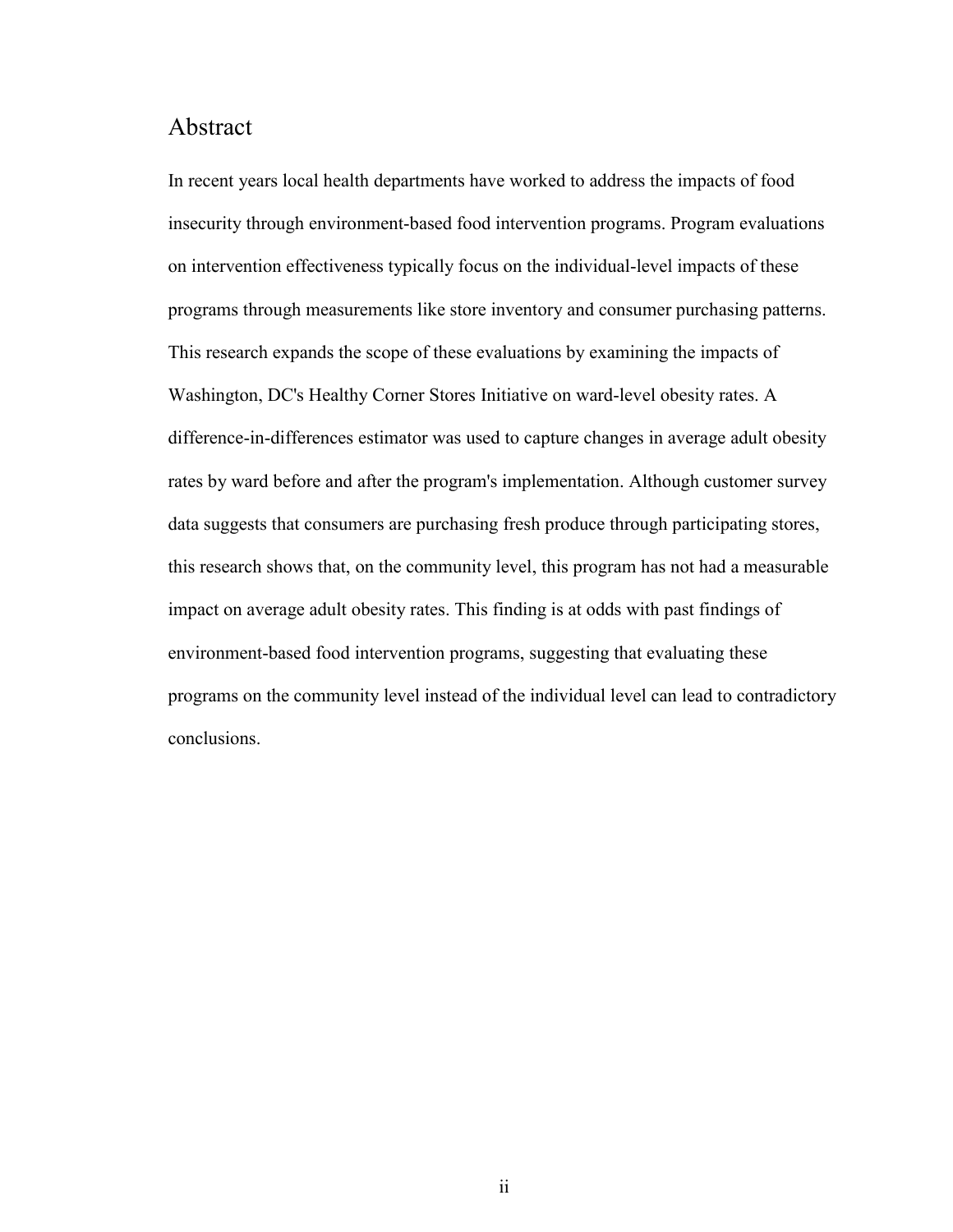# **Table of Contents**

| $References \dots 23$ |  |
|-----------------------|--|
|                       |  |

# **Table of Tables**

# **Table of Figures**

| Figure 2: Average Obesity Rates in Wards With and Without Participating Stores 14 |  |
|-----------------------------------------------------------------------------------|--|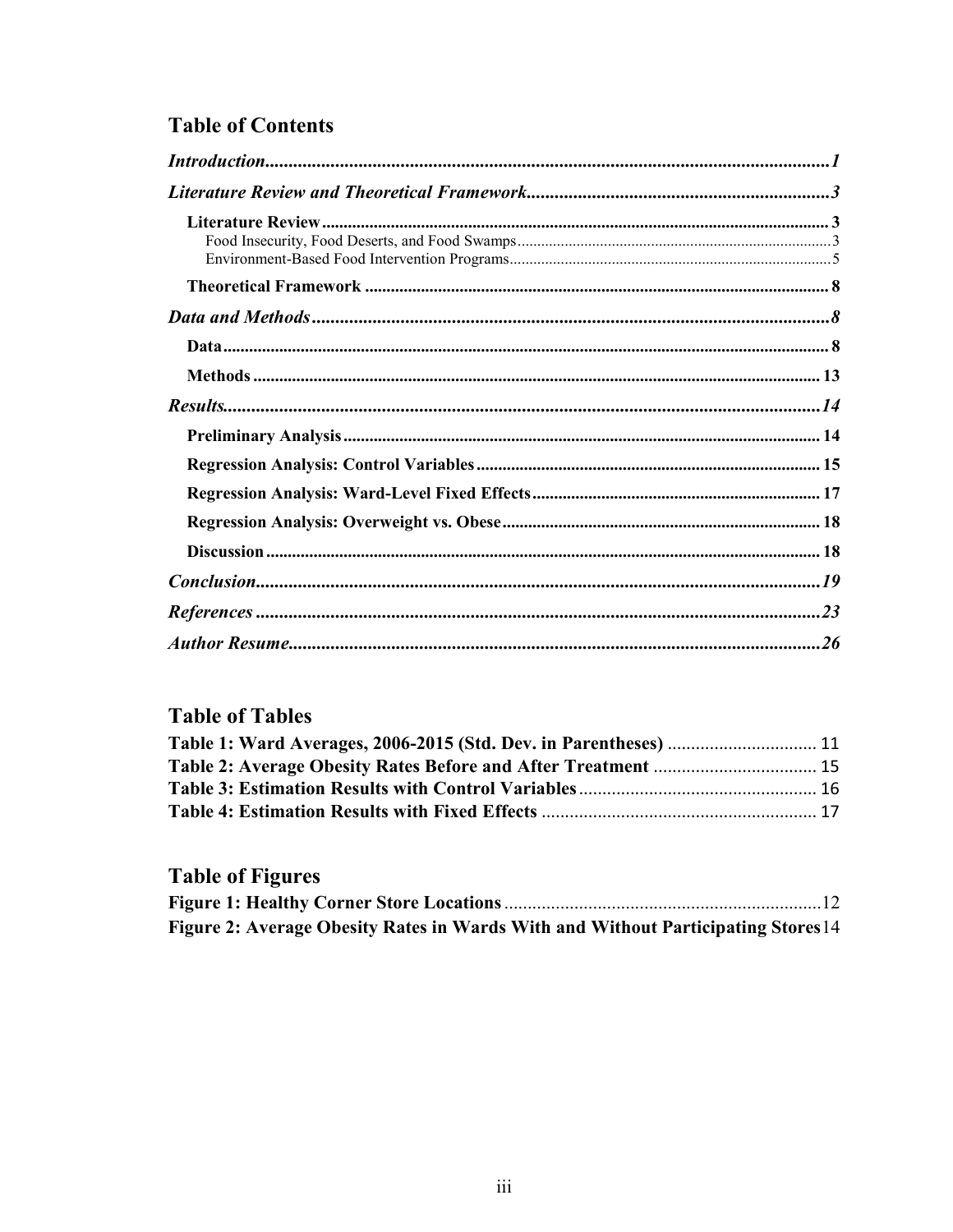# <span id="page-3-0"></span>Introduction

 $\overline{a}$ 

Where an individual lives plays a role in the types of foods they have access to, and in turn, their health. In Washington, DC in 2018, for example, there were six neighborhoods that were food deserts, with no access to a grocery store or corner store, and 17 that were food swamps, with only access to corner stores, fast food restaurants, and liquor stores.<sup>[1](#page-3-1)</sup> In areas like these, lack of access to affordable, nutritious foods can lead to negative health outcomes, including high obesity rates. The prevalence of food deserts and magnitude of community-level obesity rates are not equally distributed throughout Washington,  $DC - in$  the city's eight wards, those areas with lower grocery store access also have higher average rates of obesity.

This problem is not unique to Washington, DC. Local health departments in cities throughout the United States have been working to address disparities in access to healthy foods, and the associated negative health externalities, by implementing food environment-based intervention programs.<sup>[2](#page-3-2)</sup> In these programs, interventions are used to provide fresh produce to corner stores in areas with low grocery store access. The goal of these programs is to increase access to and purchasing of healthy foods, leading to better health outcomes. Past program evaluations of these interventions, including in Washington, DC, have focused on changes in store inventory and consumer purchasing

<span id="page-3-1"></span><sup>1</sup> Milloy, Courtland. 2020. *A D.C. nonprofit is bringing healthier options to neighborhood corner stores.* February 4. https://www.washingtonpost.com/local/a-dc-nonprofit-is-bringing-healthier-options-toneighborhood-corner-stores/2020/02/04/0a7f92b2-475d-11ea-bc78-8a18f7afcee7\_story.html .

<span id="page-3-2"></span><sup>2</sup> Dannefer, Rachel, Donya A. Williams, Sabrina Baronberg, and Lynn Silver. 2012. "Healthy Bodegas: Increasing and Promoting Healthy Foods at Corner Stores in New York City." *American Journal of Public Health* e27-e31.; Song, Hee-Jung, Joel Gittelsohn, Miyong Kim, Sonali Suratkar, Sangita Sharma, and Jean Anliker. 2009. "A corner store intervention in a low-income urban community is associated with increased availability and sales of some healthy foods." *Public Health Nutrition* 2060-2067.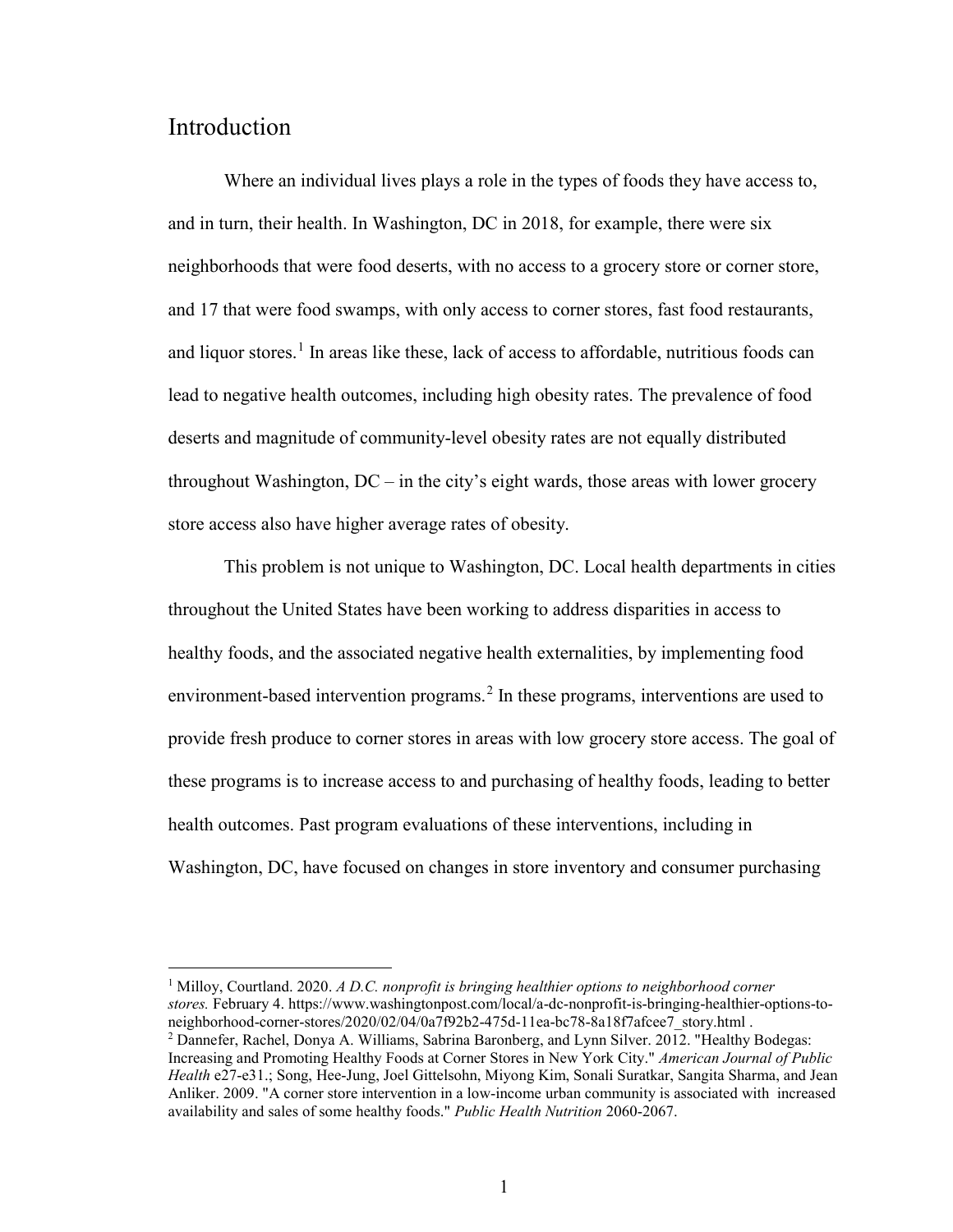patterns after program implementation.<sup>[3](#page-4-0)</sup> Through these evaluations, these programs are often found to be effective on the individual level. In Washington, DC, for example, 64% of customers surveyed in an intercept survey stated that the improved produce access at participating corner stores contributed to them eating more nutritious foods.<sup>[4](#page-4-1)</sup> What existing research does not capture, however, is if these programs also have an impact on community level health indicators, like average obesity rates.

This research expands the focus of these program evaluations by measuring the impact of Washington, DC's Healthy Corner Stores Initiative on the community level instead of the individual level. To do so, average obesity rates were collected on the ward level in the five years leading up to the program's implementation, and the first five years after it began. As not all eight of Washington, DC's wards have corner stores participating in the program, a difference-in-differences estimator was used to estimate changes in average obesity rates in response to the program while also controlling for differences in average obesity rates across wards before the program was implemented.

Although average obesity rates throughout the city did fall during the period of study, this research found that the presence of participating corner stores did not have a statistically significant impact on these changes. More specifically, obesity rates in wards with participating stores fell from 29.0% to 28.4%, while obesity rates in wards without participating stores fell from 11.9% to 11.8%. This finding was consistent when controlling for race, poverty, and education, as well as when including ward-based fixed effects.

<span id="page-4-0"></span> $3$  Ibid.

<span id="page-4-1"></span><sup>4</sup> Snelling, Anastasia, Erin Watts, Rachel Albershardt, Hugo Van Dyke, and Neil Kpamegan. 2017. *DC's Healthy Corner Store Program: An Evaluation 2014-2016.* Washington, DC: American University Department of Health Studies.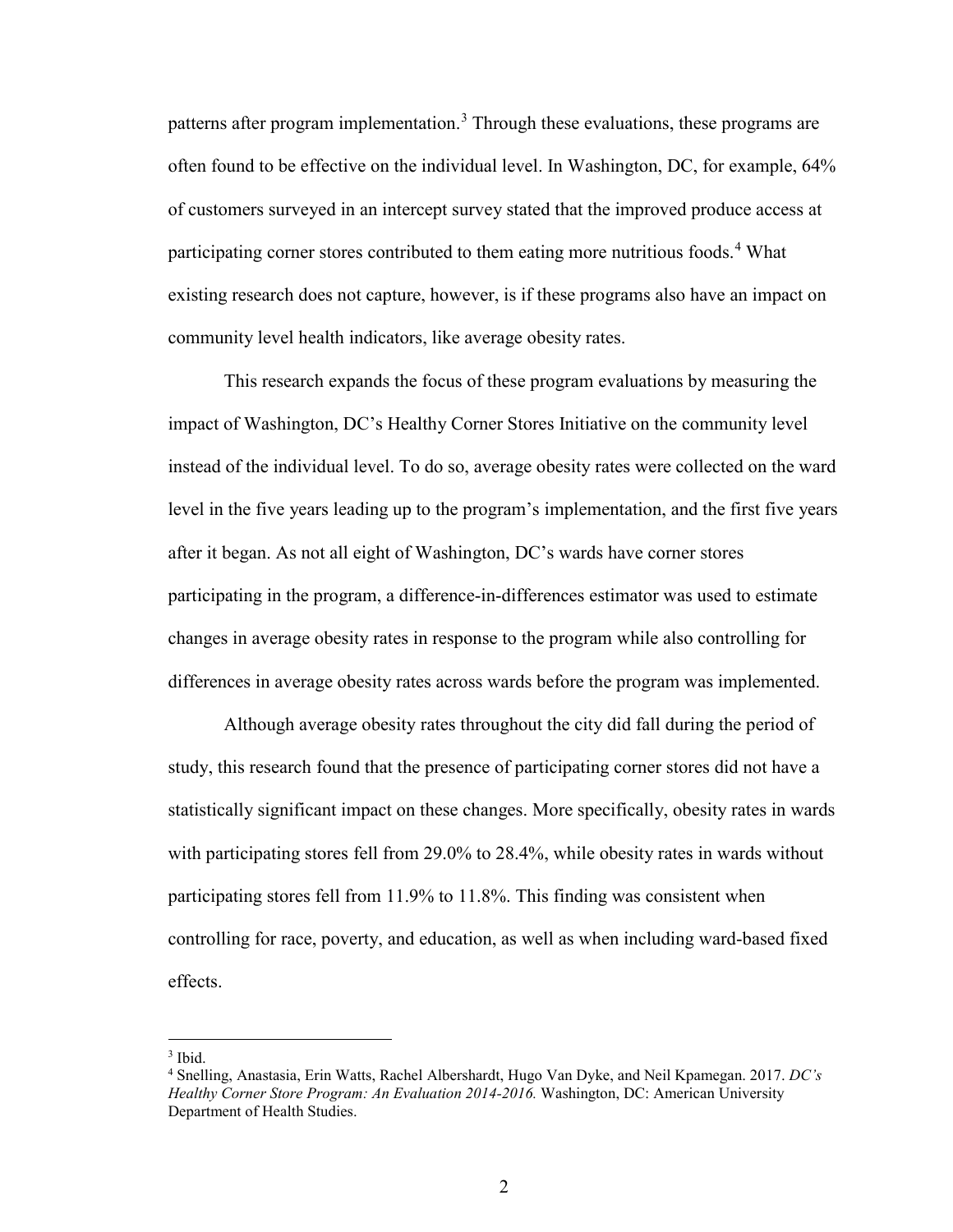There are multiple areas of interest for future research based on these findings. For studies focusing specifically on Washington, DC and the Healthy Corner Stores Initiative, additional years of data could be included to understand if the program begins to be effective after it has been in place for a longer period of time. The scope of this study could be expanded by collecting survey data on consumer behaviors surrounding visiting corner stores to better understand the characteristics of those who do and do not shop at or purchase produce from participating stores. Studies similar to this one should also be conducted in other cities with environment-based food intervention programs like the Healthy Corner Stores Initiative. This will expand understanding of the overall effectiveness of these programs, including if they, like the Healthy Corner Stores Initiative, are showing impacts on the individual level but not the community level.

# <span id="page-5-0"></span>Literature Review and Theoretical Framework

### <span id="page-5-1"></span>Literature Review

 $\overline{a}$ 

#### <span id="page-5-2"></span>Food Insecurity, Food Deserts, and Food Swamps

Food insecurity is when an individual's intake of food or overall eating pattern is disrupted because of a lack of resources.<sup>[5](#page-5-3)</sup> While food insecurity is found throughout the country, it is not evenly distributed on the national, state, or local level. Where an individual lives can impact if they are physically able to consistently access affordable, nutritious foods.<sup>[6](#page-5-4)</sup> This is commonly experienced in urban, rural, and low-income areas that do not have full supermarkets or grocery stores that can be reasonably accessed by

<span id="page-5-3"></span><sup>5</sup> Office of Disease Prevention and Health Promotion. 2020. *Food Insecurity.* September. https://www.healthypeople.gov/2020/topics-objectives/topic/social-determinants-health/interventionsresources/food-insecurity

<span id="page-5-4"></span><sup>6</sup> Office of Disease Prevention and Health Promotion, *Food Insecurity.*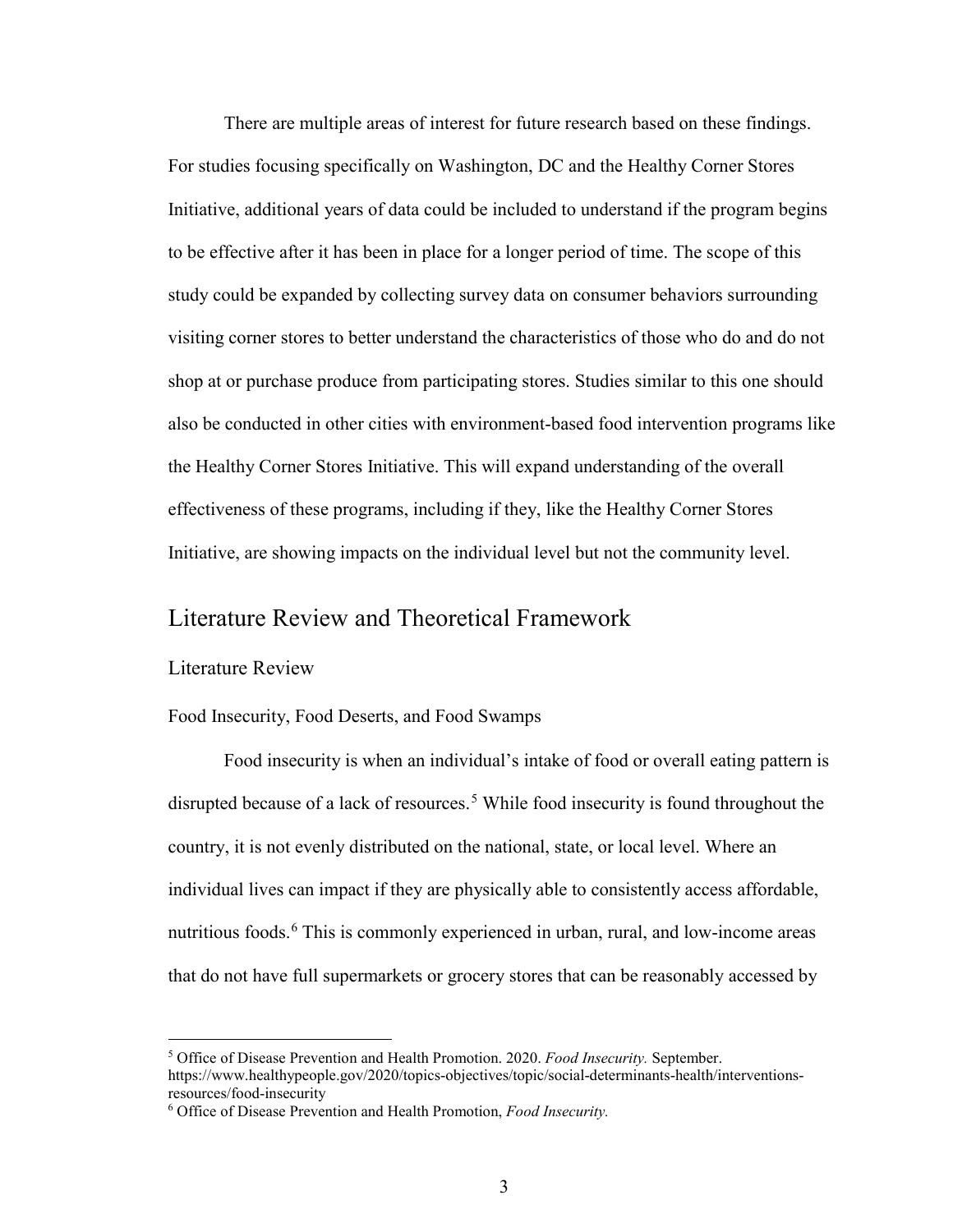foot, car, or public transit. Locations where residents can struggle with accessing healthy, reasonably priced food are food deserts.<sup>[7](#page-6-0)</sup> Similarly, areas with large numbers of food retailers selling unhealthy food options, like convenience stores and fast-food restaurants, are food swamps.<sup>[8](#page-6-1)</sup>

 Individuals living in socioeconomically disadvantaged communities typically have lower rates of fruit and vegetable consumption.<sup>[9](#page-6-2)</sup> In food deserts and food swamps people often rely on smaller stores, like convenience and corner stores, to purchase their food.[10](#page-6-3) While supermarkets typically have large amounts of healthy foods, including fresh produce, available at reasonable prices, convenience stores often sell high calorie foods and little fresh produce.<sup>[11](#page-6-4)</sup> This lack of access can prevent people from consuming the recommended amounts of fruits and vegetables.<sup>[12](#page-6-5)</sup> Past research has identified links between supermarket access, convenience store access, and obesity rates. In eastern Massachusetts, Lopez found that those with a supermarket in their community were 11% less likely to be obese than those without a supermarket.<sup>[13](#page-6-6)</sup> In New Orleans, after controlling for gender, race and ethnicity, poverty, age, education, physical activity, and television viewing, Bodor et al. found that supermarket access was negatively associated with obesity rates, while convenience store and fast food restaurant access was positively associated.<sup>14</sup> In a study in the southern United States, Morland and Evenson found that an

<span id="page-6-0"></span><sup>7</sup> Office of Disease Prevention and Health Promotion, *Food Insecurity.*

<sup>8</sup> Snelling, et al., "DC's Healthy Corner Stores Program."

<span id="page-6-2"></span><span id="page-6-1"></span><sup>&</sup>lt;sup>9</sup> Hosler, Akiko S., Deepa T. Rajulu, Bonnie L. Frederick, and Adrienne E. Ronsani. 2008. "Assessing Retail Fruit and Vegetable Availability in Urban and Rural Underserved Communities." *Preventing Chronic Disease* 1-9.

<span id="page-6-3"></span><sup>10</sup> Office of Disease Prevention and Health Promotion, *Food Insecurity.* 

<span id="page-6-4"></span><sup>&</sup>lt;sup>11</sup> Bodor, J. Nichola, Janet C. Rice, Thomas A. Farley, Chris M. Swalm, and Donald Rose. 2010. "The Association between Obesity and Urban Food Environments." *Journal of Urban Health* 771-781. <sup>12</sup> Hosler, et al, "Assessing Retail Fruit and Vegetable Availability."

<span id="page-6-6"></span><span id="page-6-5"></span><sup>13</sup> Lopez, Russ P. 2012. "Neighborhood Risk Factors for Obesity." *Obesity* 2111-2119.

<span id="page-6-7"></span><sup>&</sup>lt;sup>14</sup> Bodor, et al., "The Association Between Obesity."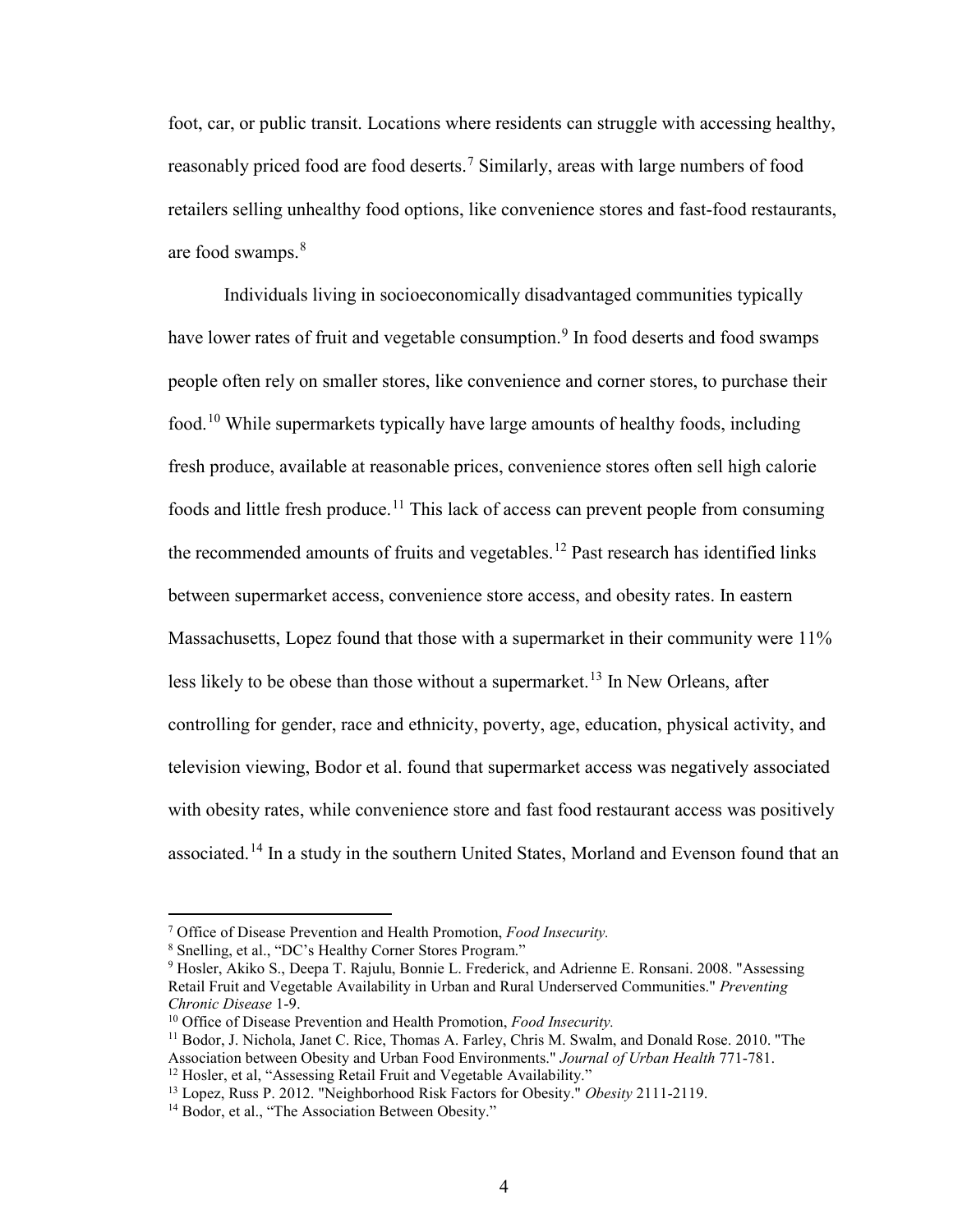area's obesity prevalence is reduced if that area has at least one supermarket, and that obesity prevalence is also lower in areas with at least one limited service restaurant or specialty food store. Alternatively, the authors found that obesity prevalence is higher in areas with at least one independently owned grocery store or convenience store with a gas station, or with more than one fast food restaurant.<sup>[15](#page-7-1)</sup>

Food insecurity, food deserts, and food swamps are all present throughout Washington, DC. Between 2016 and 2017 almost 15% of households in the District did not have enough money to buy food in the past year.<sup>[16](#page-7-2)</sup> Many of those suffering in the District live in specific areas of the city. In 2018 the *Washington Post* identified six neighborhoods that were food deserts, and [17](#page-7-3) that were food swamps.<sup>17</sup> There have been ongoing efforts by the DC government and aid organizations to try and mitigate these food access issues. Local charities, including D.C. Central Kitchen, have also established programs reaching out to vulnerable, food insecure groups in the city.

#### <span id="page-7-0"></span>Environment-Based Food Intervention Programs

Low income, urban communities are less likely to have access to supermarkets than higher income suburban communities. As store proximity affects shopping patterns, this can lead to higher rates of issues associated with lack of supermarket access, like obesity, in these urban locations.<sup>[18](#page-7-4)</sup> Recently, there has been a push to reshape these

<span id="page-7-1"></span><sup>15</sup> Morland, Kimberly B., and Kelly R. Evenson. 2009. "Obesity prevalence and the local food environment." *Health Place* 491-495.

<span id="page-7-2"></span><sup>16</sup> Rosso, Randy. 2018. *Food Hardship in America: A Look at National, Regional, State, and Metropolitan Statistical Area Data on Household Struggles With Hunger.* Washington, DC: Food Research & Action Center.

<span id="page-7-3"></span><sup>17</sup> Milloy, Courtland. *A D.C. nonprofit is bringing healthier options to neighborhood corner stores.*

<span id="page-7-4"></span><sup>18</sup> Bodor, et al., "The Association Between Obesity."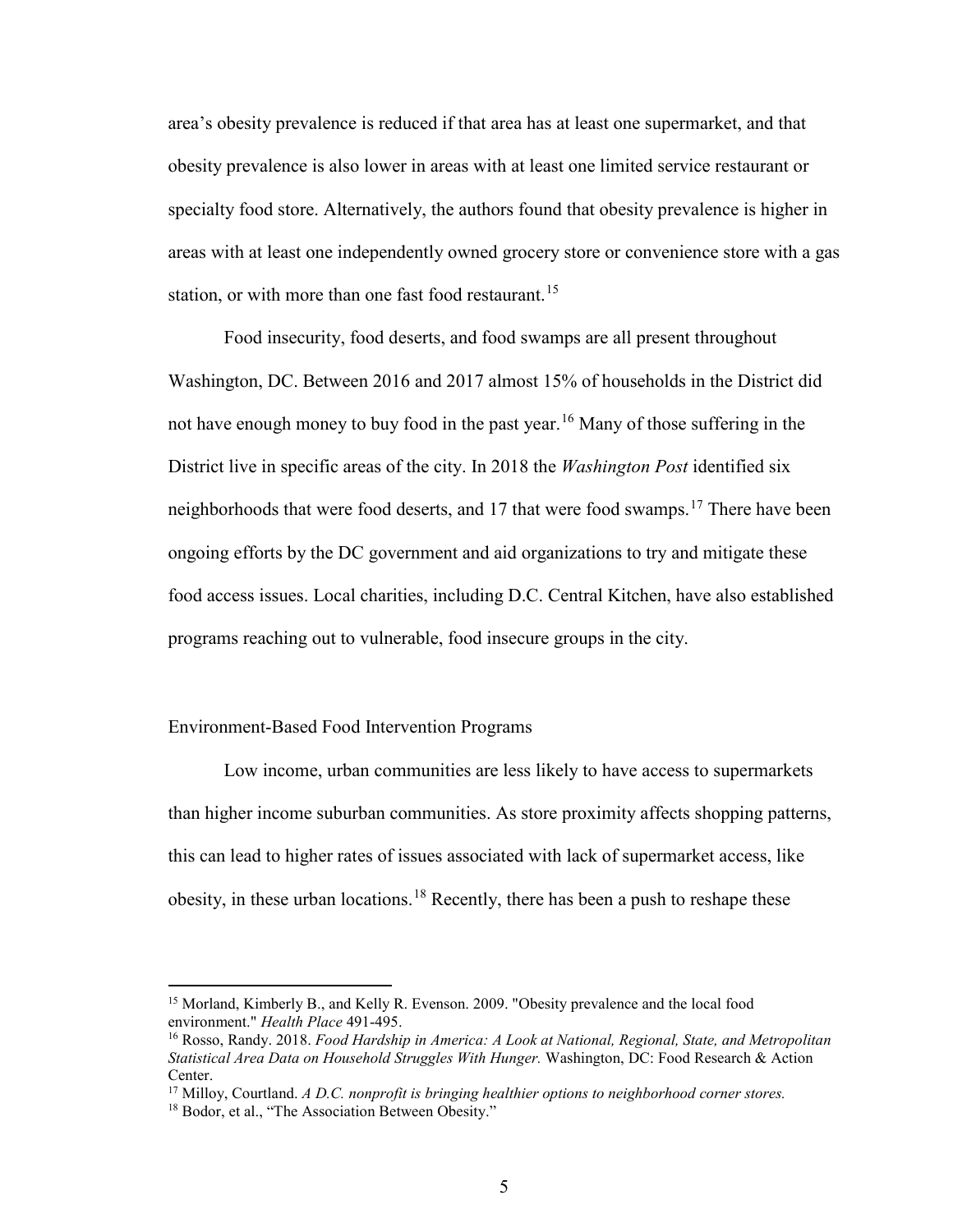neighborhood food environments in an effort to improve food access and reduce obesity prevalence. New York City's Healthy Bodegas Initiative works with corner stores in high poverty areas of the city, offering ways to sell and promote healthy foods, and community support to ensure that residents purchase these healthier options. Dannefer et al. found that 78% of corner store owners participating in the Healthy Bodegas Initiative reported that the program helped them sell greater amounts of healthy foods, and that there was a six percentage point increase, from 6% to 12%, in those who bought at least one bottle of water, and an 11 percentage point increase, from 5% to 16%, in those who purchased healthier options.<sup>[19](#page-8-0)</sup> In Baltimore, the Baltimore Healthy Stores program worked with store owners to increase the stocking and sale of healthy foods. Song et al. found that stores participating in the program had increases in the sales of the healthy foods being tracked in the study, including low-sugar cereals, whole wheat bread, and 100% fruit juices during the study period, while non-intervention stores had a decrease in the sale of these products during the same time period.<sup>[20](#page-8-1)</sup> Similar programs can be found in numerous other cities throughout the country, including Philadelphia, Los Angeles, San Francisco, and Washington, DC.<sup>[21](#page-8-2)</sup>

A local Washington, DC nonprofit, D.C. Central Kitchen (DCCK), started the Healthy Corner Stores Initiative in 2011. The goal of the program is to increase the availability of healthy foods in DC food deserts. To do this, the program sells produce to corner stores in low-income areas at wholesale rates, so that these stores can sell fresh

<span id="page-8-0"></span><sup>&</sup>lt;sup>19</sup> Dannefer, et al., "Healthy Bodegas"

<span id="page-8-1"></span> $^{20}$  Song, et al., . 2009. "A corner store intervention in a low-income urban community is associated with Increased availability and sales of some healthy foods." 21 Snelling, et al., "DC's Healthy Corner Stores Program."

<span id="page-8-2"></span>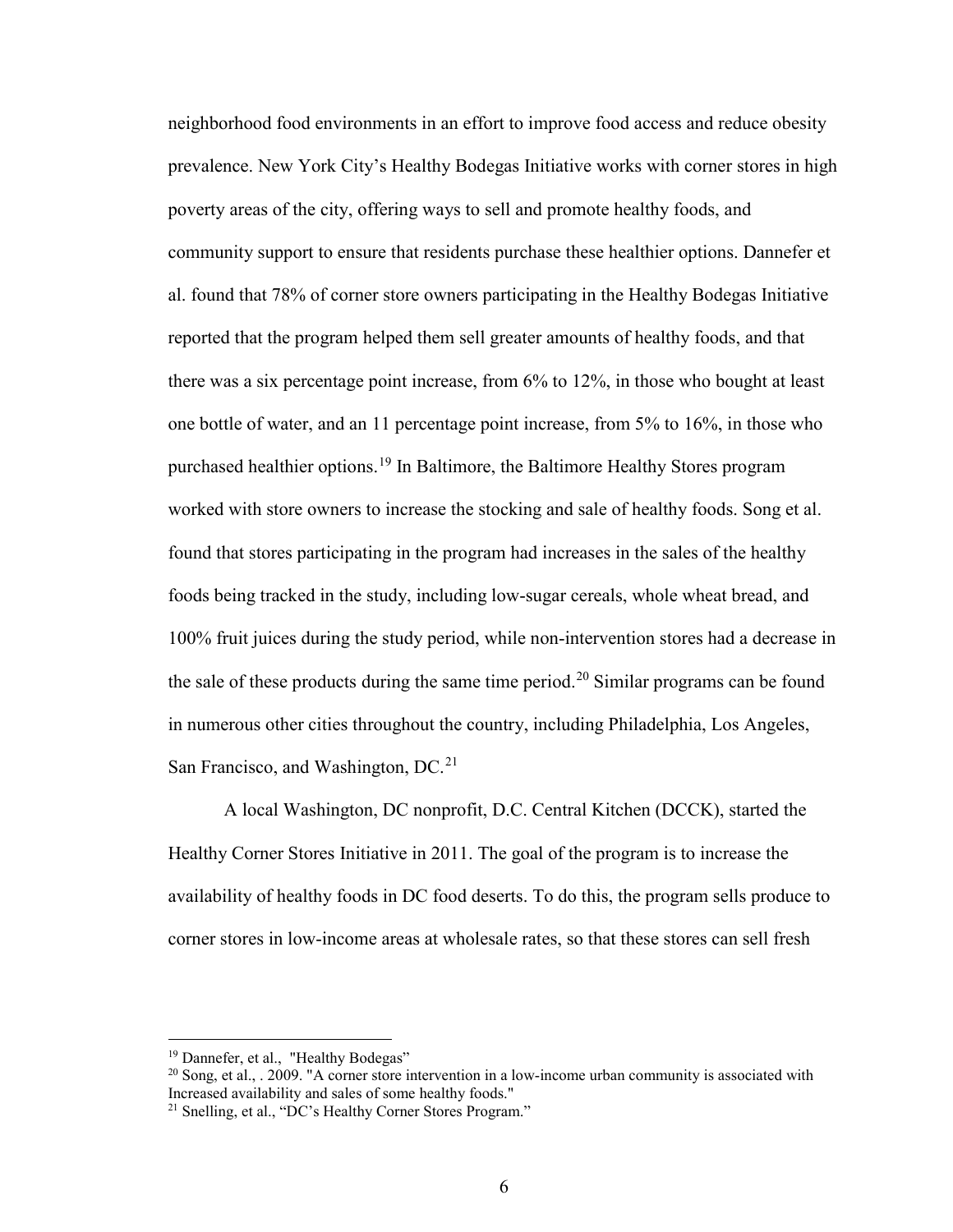fruits and vegetables at below-market prices to their community members.<sup>[22](#page-9-0)</sup> DCCK partnered with American University's Department of Health Studies to evaluate the program's effectiveness and impacts. Using customer intercept surveys from 2014-2016, Snelling et al. found that 64% of those surveyed said that the access to fruits and vegetables at the store contributed to them eating healthier, and 58% said that, of all the fruit and vegetables they consumed, some, most, or all came from a participating corner store.<sup>[23](#page-9-1)</sup>

When evaluating the effectiveness of these corner store-based food intervention programs, past evaluations have utilized customer intercept and store owner interviews to measure any changes in behavior associated with these interventions. The effectiveness of the Baltimore Healthy Store's intervention was measured using a Store Impact Questionnaire, records of weekly food sales, and unstructured customer interviews, and New York's Healthy Bodegas Initiative was measured with in-store purchasing observations and store owner and consumer surveys.<sup>[24](#page-9-2)</sup> Similarly, the effectiveness of the DC Healthy Corner Stores Initiative was measured using intercept and in-depth customer surveys and the Healthy Corner Store Scorecard, which estimated the store's sustainability in the program based on the quantities and types of produce being sold and store owner perceptions and behaviors.<sup>[25](#page-9-3)</sup>

<span id="page-9-0"></span><sup>22</sup> D.C. Central Kitchen. n.d. *Healthy Corners.* Accessed September 26, 2021.

https://dccentralkitchen.org/healthycorners/.

<span id="page-9-1"></span><sup>&</sup>lt;sup>23</sup> Snelling, et al., "DC's Healthy Corner Stores Program."

<sup>&</sup>lt;sup>24</sup> Song, et al., "A corner store intervention;" Dannefer, et al., "Healthy Bodegas."

<span id="page-9-3"></span><span id="page-9-2"></span><sup>25</sup> Snelling, Anastasia, Robin McClave, Van Dyke, Ayanna Wells, and Lisa Joseph. 2020. *Healthy Corners: Balancing Store Performance & Customer Needs to Promote Fresh Produce Access & Consumption 2017 2020 Evaluation.* Washington, DC: American University Department of Health Studies.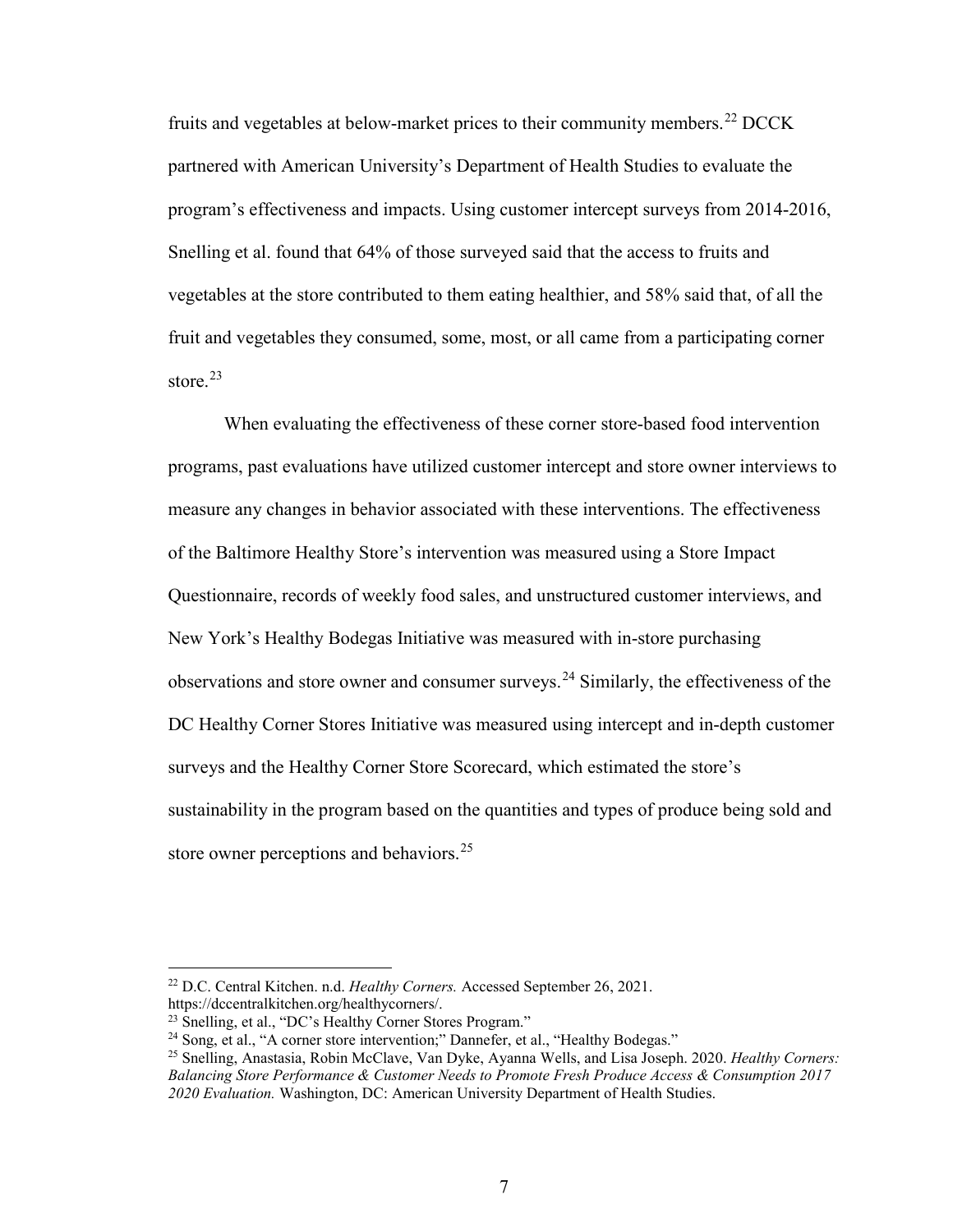<span id="page-10-0"></span>Theoretical Framework

Measuring program effectiveness using customer and store owner surveys captures the impact of these programs on the specific stores and individuals that participate in them. These methods do not capture program impacts on the community level, however, as it is unlikely that everyone in a given area is interacting with the participating stores. Different indicator variables need to be used to shift these evaluations from measuring program effectiveness on the individual and store level to measuring it on the community level. This research will build on the existing evaluations of these programs by attempting to measure program effectiveness on the community level, instead of the individual level. As pervasive high level community obesity rates are one ongoing impact of lack of access to nutritious, affordable produce, this evaluation will use ward level obesity rates in Washington, DC to evaluate the Healthy Corner Store Initiative's effectiveness.

# <span id="page-10-1"></span>Data and Methods

#### <span id="page-10-2"></span>Data

The Healthy Corner Stores Initiative started in 2011. To accurately capture obesity rates before and after the program's implementation, and the potential control variables associated with them, this analysis uses 10 years of data, from 2006 to 2015. Data on obesity rates, demographics, and socioeconomic characteristics were collected across all eight wards in Washington, DC. Ward level data was chosen because of the large differences in demographics, health, and standard of living across Washington, DC, including differences in obesity rates and in the presence of corner stores participating in the Healthy Corner Stores Initiative. These differences can be seen in

8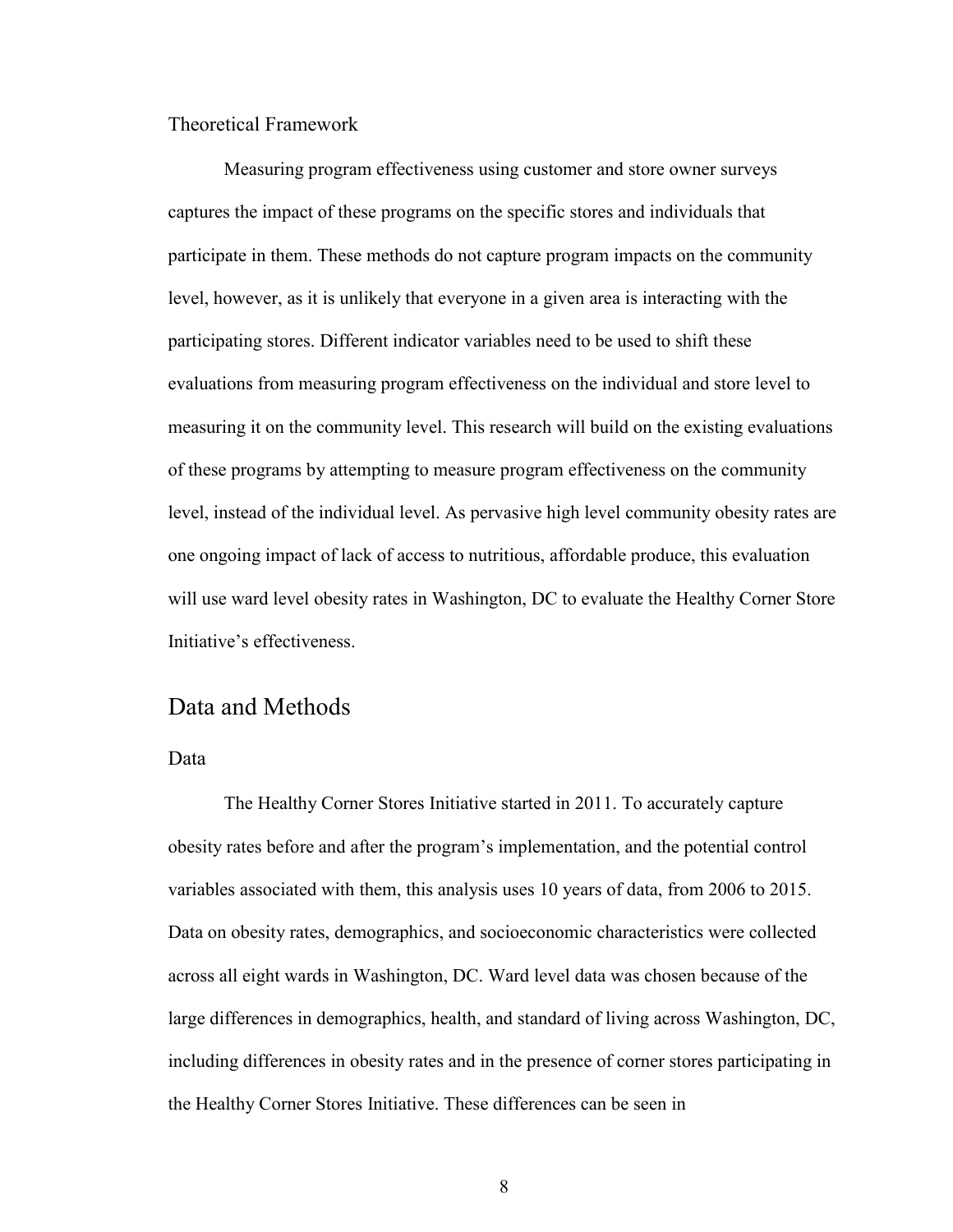[Table 1](#page-13-1) and [Figure 1](#page-14-0) below.

 One of the main data sources for this project was the District of Columbia Behavioral Risk Factor Surveillance System (DC BRFSS). DC BRFSS collects data on chronic disease and health indicators in the District of Columbia.<sup>26</sup> Some of this data, including obesity rates and demographics, is available on the ward level. DC BRFSS defines obese individuals as those with a Body Mass Index (BMI) of 30.0 or greater. There were several instances where the DC BRFSS report available for a given year did not include all of the needed information. When this occurred, additional sources or assumptions were made, including:

- In 2009, the percent of the population in each ward that was Black was not available, so the averages of this measurement from 2008 and 2010 were used,
- In 2010, the percent of the population in each ward that was Black was not available through DC BRFSS, so it was gathered from the Urban Institute<sup>27</sup>[.](#page-13-1)

[Table 1](#page-13-1) uses data from DC BRFSS to show average obesity rates and the percentage of each ward that is Black over time. There is large variation in both these variables across wards, and a strong positive correlation between them as well. Ward 3, for example, has the lowest average obesity rate and the lowest percentage of the population that is Black, while Wards 7 and 8 have the highest average obesity rates and the highest percentages of the population that are Black.

Additional data on poverty level and education level was gathered by the Census Bureau American Community Survey (ACS) and compiled by DC Health Matters, a data portal sponsored by the DC Health Matters Collaborative.<sup>28</sup> A given ward's poverty level

<span id="page-11-0"></span><sup>26</sup> DC Health. n.d. *Behavioral Risk Factor Surveillance System.* Accessed December 6, 2021. https://dchealth.dc.gov/service/behavioral-risk-factor-surveillance-system.

<span id="page-11-1"></span><sup>27</sup> Urban Institute. n.d. *Greater DC Data Explorer.* Accessed December 6, 2021. https://greaterdc.urban.org/data-

explorer?geography=wd12&indicator=PctBlackNonHispBridge&topic=population&year=2010.

<span id="page-11-2"></span><sup>28</sup> DC Health Matters. n.d. *DC Health Matters Collaborative.* Accessed December 6, 2021.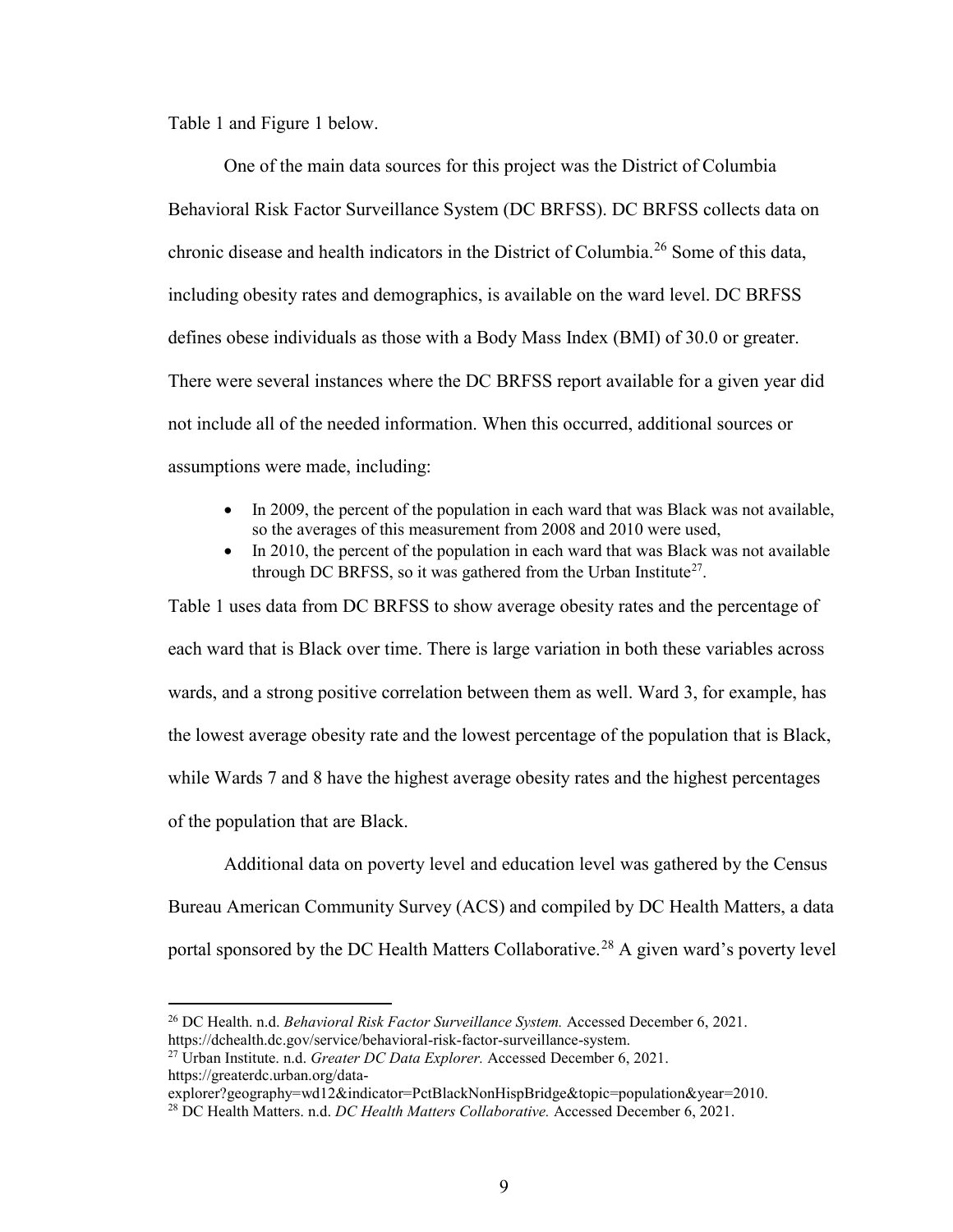is measured by the number of people living below the Federal Poverty Level, and, in this analysis, its education level is measured by the percentage of people aged 25 or older who possess a bachelor's degree or higher. In order to access this data on the ward level, instead of only in the District overall, 5-year estimates of the ACS were used. Although the ACS does also release 1-year data estimates, 5-year estimates were used because 1 year estimates are not available for smaller population levels, and because 5-year datasets are more accurate for very small populations, like individual wards within Washington, DC.<sup>[29](#page-12-0)</sup> The collected data was coded so that the year at the beginning of the year range was used in the analysis (e.g., the year 2011 was assigned to the 2011-2015 dataset). DC Health Matters did not have data on these issues available for 2006-2010, so 2005-2009 data was gathered from the DC Office of Planning and the Justice Policy Institute and used as a proxy.  $30$ 

[Table 1](#page-13-1) shows ACS data on the percentage of people in each ward living below the poverty line, and the percentage in each ward that are 25 or older and have a bachelor's degree or higher. As with the data gathered from DC BRFSS, there is large variation across wards for both these variables. Ward 3 is again at one end of the spectrum, with the lowest percentage of people experiencing poverty and the highest

 $\overline{a}$ 

<span id="page-12-1"></span><span id="page-12-0"></span><sup>29</sup> US Census Bureau. 2021. *When to Use 1-year or 5-year Estimates.* December 7. Accessed December 8, 2021. https://www.census.gov/programs-surveys/acs/guidance/estimates.html. <sup>30</sup> DC Office of Planning. n.d. *Census and Demographic Data.* Accessed December 6, 2021. https://planning.dc.gov/page/census-and-demographic-data.; Ashton, Paul. n.d. "The Education of D.C." *Justice Policy Institute.* Accessed December 6, 2021.

https://www.dchealthmatters.org/tiles/index/display?alias=aboutus; United States Census Bureau. n.d. *American Community Survey (ACS).* Accessed December 6, 2021. https://www.census.gov/programs-surveys/acs.

https://web.archive.org/web/20150928084658/https://www.justicepolicy.org/uploads/justice policy/documents/education\_of\_dc\_-\_final.pdf.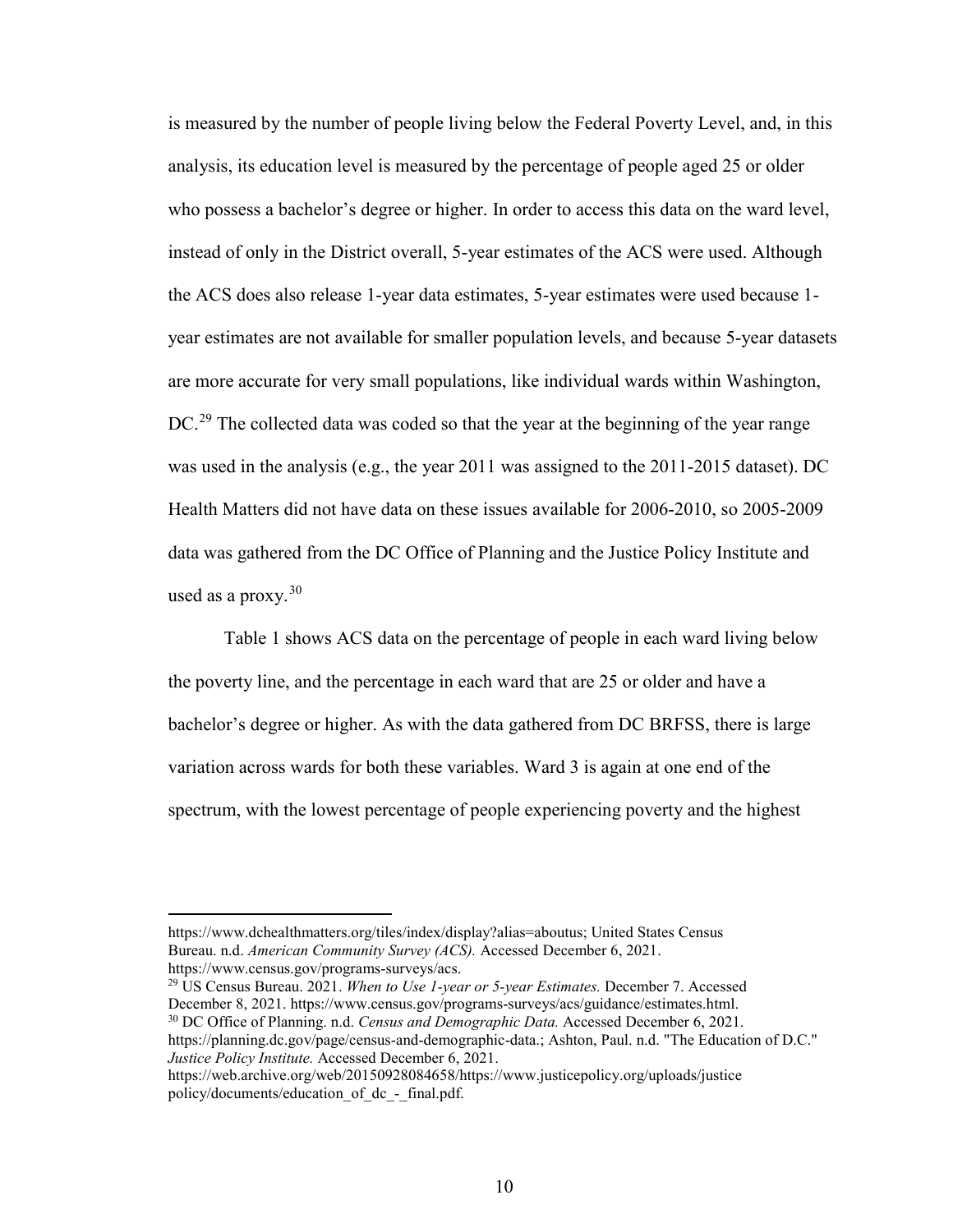percentage of people with a bachelor's degree or higher, while Wards 7 and 8 have the

<span id="page-13-1"></span>highest rates of poverty and lowest rates of bachelor's degree attainment.

<span id="page-13-0"></span>

| Variable                                   |              | Ward        |                |             |             |                 |              |             |             |
|--------------------------------------------|--------------|-------------|----------------|-------------|-------------|-----------------|--------------|-------------|-------------|
|                                            | Sample       |             | $\overline{2}$ | 3           | 4           | 5               | 6            | 7           | 8           |
|                                            | 24%          | 19%         | 13%            | 11%         | 25%         | 30%             | 22%          | 35%         | 40%         |
| <b>Obesity Rate</b>                        | $(10\%)$     | (3%)        | (3%)           | (2%)        | (3%)        | (3%)            | (4%)         | (3%)        | (3%)        |
| Pct. Black                                 | 53%          | 34%         | 14%            | 6%          | 60%         | 77%             | 41%          | 94%         | 94%         |
|                                            | (32%)        | (3%)        | (7%)           | (1%)        | (3%)        | (3%)            | (4%)         | (2%)        | (1%)        |
| Pct. Below                                 | 21%          | 16%         | 23%            | 9%          | 10%         | 29%             | 14%          | 31%         | 34%         |
| Poverty Level                              | $(10\%)$     | (1%)        | (7%)           | (2%)        | $(1\%)$     | (6%)            | (2%)         | (2%)        | (3%)        |
| Pct. $25+$ with<br>Bachelor's or<br>Higher | 49%<br>(25%) | 29%<br>(6%) | 81%<br>(4%)    | 85%<br>(3%) | 49%<br>(7%) | 44%<br>$(10\%)$ | 51%<br>(16%) | 16%<br>(2%) | 15%<br>(2%) |
| Sample Size                                | 80           | 10          | 10             | 10          | 10          | 10              | 10           | 10          | 10          |

**Table 1: Ward Averages, 2006-2015 (Std. Dev. in Parentheses)**

Author's calculations, from DC BRFSS and ACS.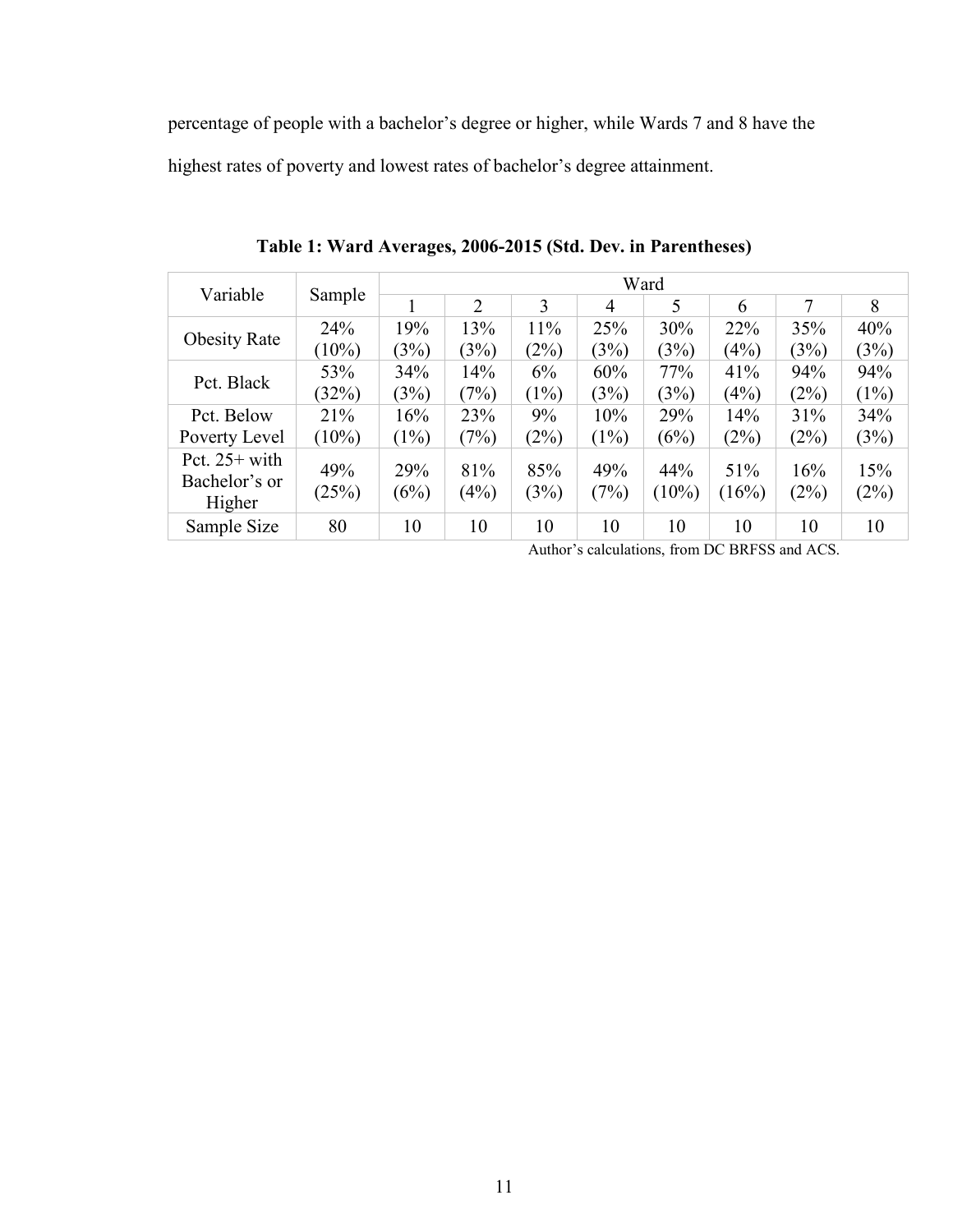Locations for the corner stores participating in the Healthy Corner Stores Initiative were collected from OpenData  $DC<sup>31</sup>$  $DC<sup>31</sup>$  $DC<sup>31</sup>$ . The addresses for these locations were used to identify which ward they were located in, using the What's My Ward? Tool through the DC Office of Planning.<sup>[32](#page-14-2)</sup> There are 71 participating corner stores across 6 wards in the District: 7 in Ward 1, 6 in Ward 4, 20 in Ward 5, 6 in Ward 6, 15 in Ward 7, and 17 in Ward 8. No corner stores in Wards 2 or 3 participate in the Initiative. The distribution of these stores can also be seen in [Figure 1.](#page-14-0) For the purposes of this analysis, it is assumed that Wards 1, 4, 5, 6, 7, and 8 have participating corner stores throughout the scope of study, and that Wards 2 and 3 never have participating corner stores. This assumption is supported by multiple sources capturing the locations of participating stores at different points in time.



<span id="page-14-0"></span>**Figure 1: Healthy Corner Store Locations**

<span id="page-14-1"></span><sup>31</sup> Open Data DC. 2021. *Healthy Corner Stores.* September 14. Accessed December 6, 2021. https://opendata.dc.gov/datasets/DCGIS::healthy-corner-stores/about.

<span id="page-14-2"></span><sup>32</sup> DC Office of Planning. *Census and Demographic Data.*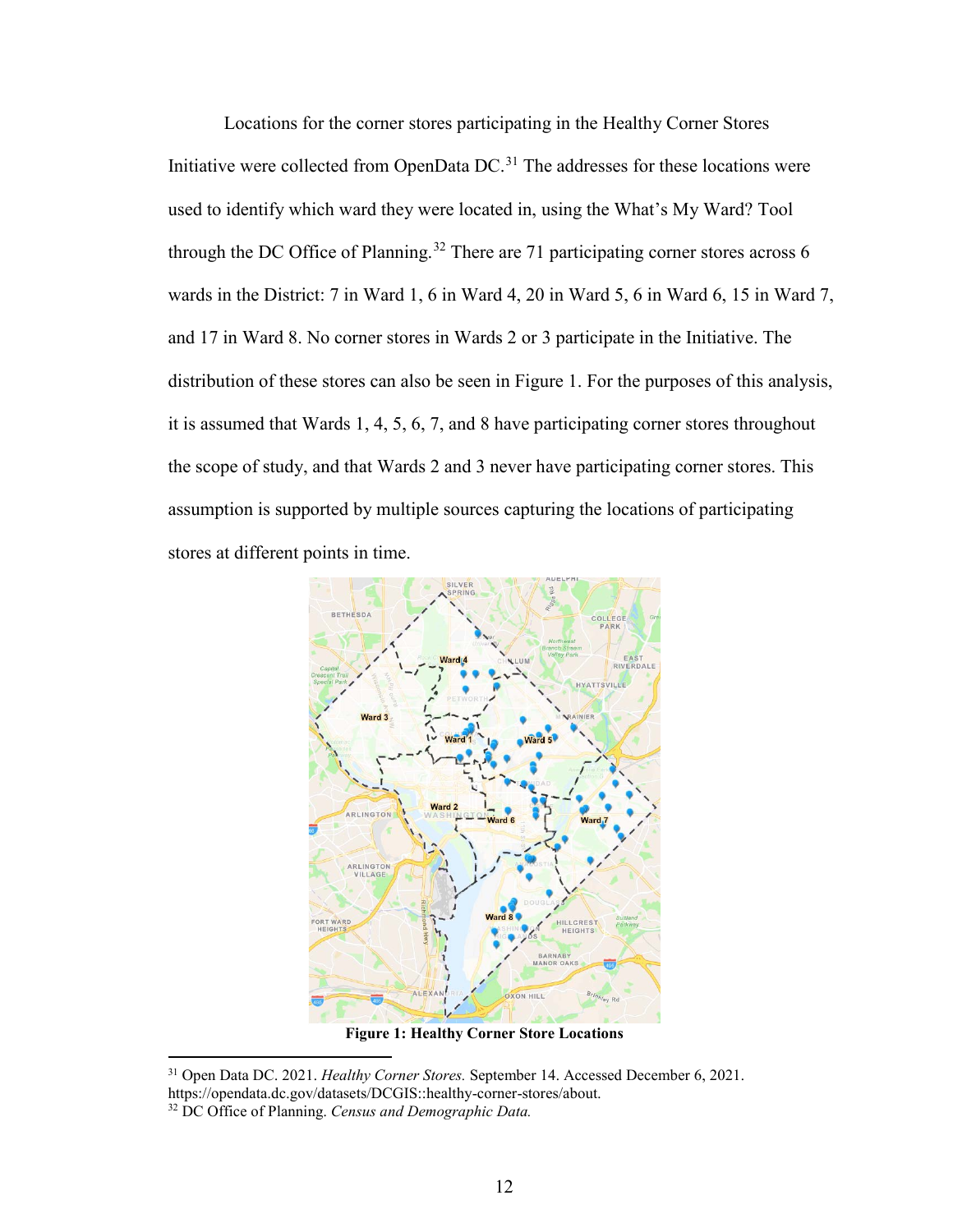### <span id="page-15-0"></span>Methods

 The dependent variable in this project was adult obesity rates, on the ward level, in Washington, DC. Traditional measures of food insecurity would not change after the interventions from the Healthy Corner Stores Initiative, because they typically measure grocery store access, which this intervention does not impact. Instead, adult obesity rates were used as a proxy to measure one of the main goals of environment-based food intervention programs like this one: reduction in obesity rates due to improved access of nutritious foods. The main independent variable of interest in this model was the presence of participating corner stores on the ward level. It was hypothesized that presence of these stores is associated with a decrease in average adult obesity rates in that ward. Additional demographic and socioeconomic variables, including race, education, and income level, were used to control for differences in populations across wards. The data cleaning, compilations, and analysis for this research we conducted using the R programming language and RStudio version 1.2.1335.

A series of regressions were estimated using a difference-in-differences estimator to understand the impacts of the presence of stores participating in the Healthy Corner Stores Initiative on adult obesity rates in Washington, DC. This method was chosen because there are differences in obesity rates across the District, and because not every ward in the city has any stores participating in the initiative. Additionally, obesity rates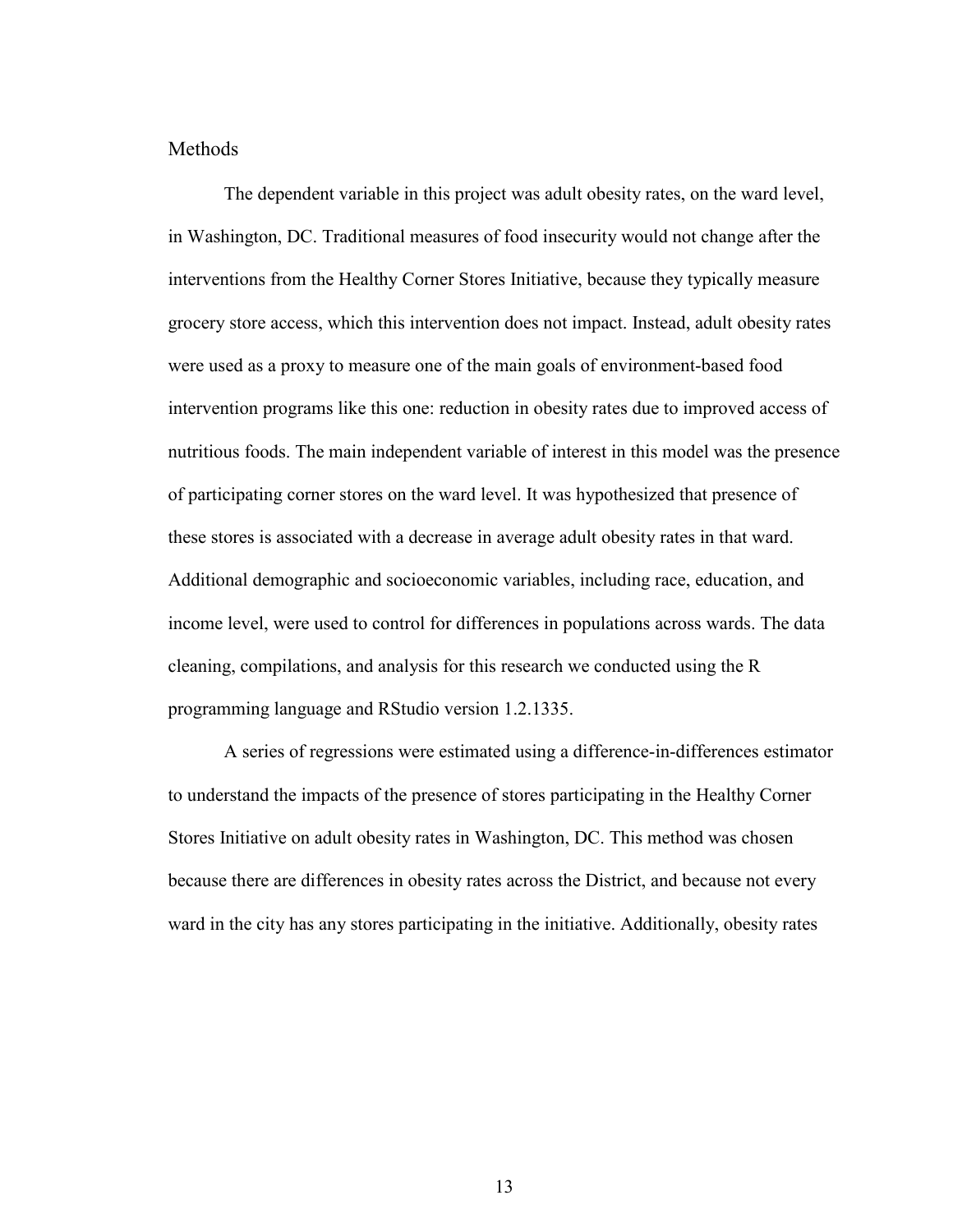vary drastically before the program's implementation. The difference-in-differences estimator controls for these differences, which allows the estimated regressions to better capture the impacts of the program specifically. As can be seen in [Figure 2,](#page-16-2) obesity rates across these two groups match the parallel trends assumption in the years leading up to the implementation of the Healthy Corner Stores Initiative.<sup>[33,](#page-16-3)34</sup>



<span id="page-16-2"></span>**Figure 2: Average Obesity Rates in Wards With and Without Participating Stores**

<span id="page-16-0"></span>Results

### <span id="page-16-1"></span>Preliminary Analysis

 $\overline{a}$ 

The treatment effect of this study, presence of a corner store participating in the Healthy Corner Stores Initiative, is in six of the eight wards in Washington, DC starting in 2011. [Table 2](#page-17-1) shows a preliminary analysis of this program's impact, comparing

<span id="page-16-4"></span>https://diff.healthpolicydatascience.org/#assumptions.; Columbia Public Health. n.d. *Difference-in-Difference Estimation.* Accessed December 6, 2021.

<span id="page-16-3"></span> $33$  The parallel trends assumption, which is one of the key assumptions that must be met in order to use a difference-in-differences estimator, states that before a treatment is administered trends between the control and treatment groups are parallel over time. The sample used in the analysis met the requirements for consistent treatment history and the treatment not being determined by the eventual outcome as well. <sup>34</sup> Zeldow, Bret, and Laura Hatfield. n.d. *Difference-in-Differences.* Accessed December 6, 2021.

https://www.publichealth.columbia.edu/research/population-health-methods/difference-differenceestimation.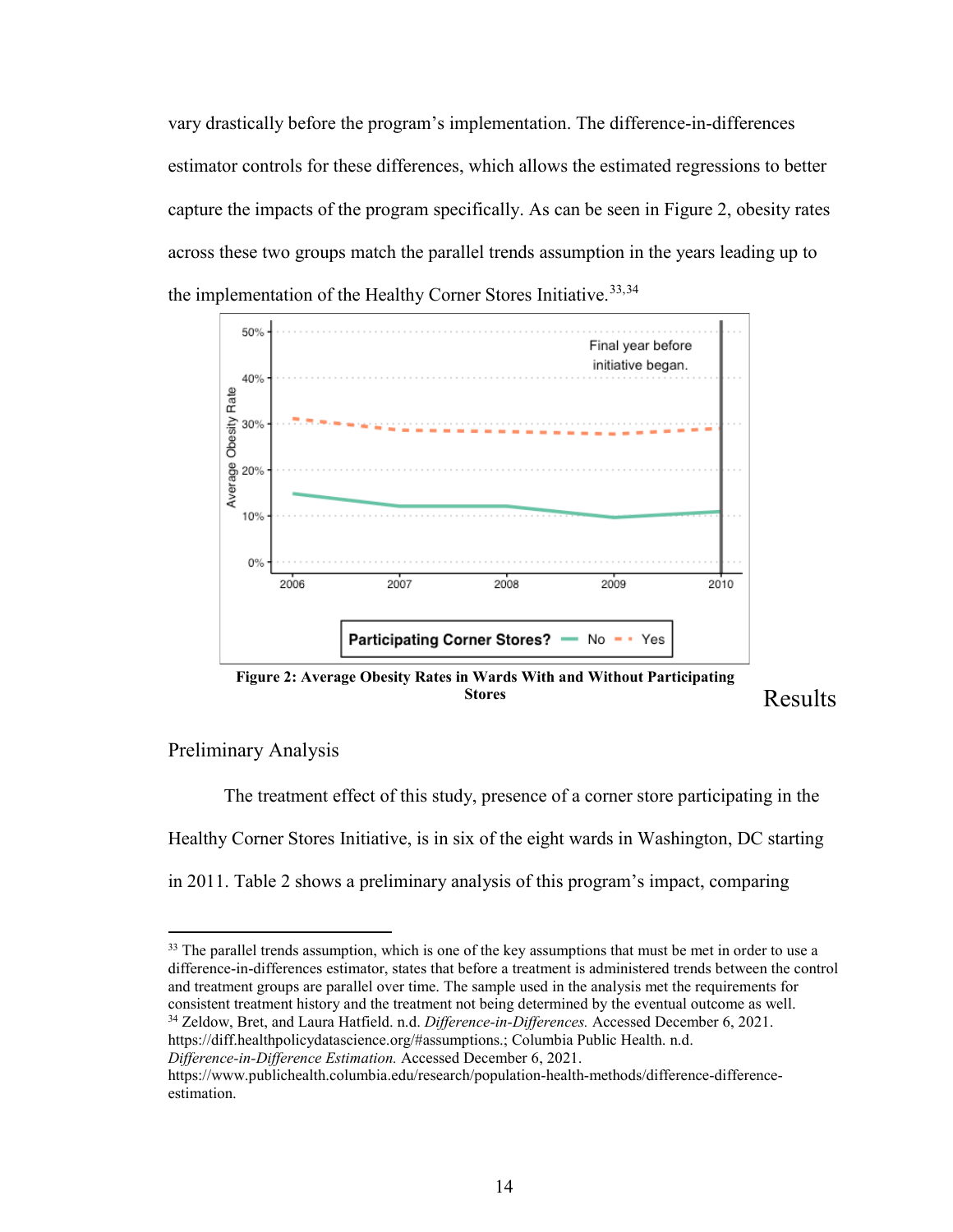average obesity rates in wards with and without participating corner stores in the five years before and after the program's implementation. Wards 2 and 3, the two wards with no participating stores, had lower average obesity rates throughout the time period being studied. In these 10 years the average obesity rates in these two wards had minimal changes, falling from 11.9% to 11.8%. The average obesity rate in those wards with participating corner stores did fall slightly after the treatment was implemented, by 0.6%. Even with this decline, average obesity rates in wards with participating corner stores continued to be almost 20 percentage points higher than rates in other wards. Average obesity rates declined slightly throughout the city in the post-treatment period when compared to before the treatment period, and they did decline by 0.5 percentage points more in Wards with participating corner stores.

<span id="page-17-1"></span>

|                                | <b>Average Obesity Rate</b> |                 |  |  |
|--------------------------------|-----------------------------|-----------------|--|--|
| <b>Participation Status</b>    | Pre-Treatment               | Post-Treatment  |  |  |
|                                | $(2006 - 2010)$             | $(2011 - 2015)$ |  |  |
| <b>Participating Wards</b>     | 29.0%                       | 28.4%           |  |  |
| <b>Not Participating Wards</b> | $11.9\%$                    | 11.8%           |  |  |

**Table 2: Average Obesity Rates Before and After Treatment**

#### <span id="page-17-0"></span>Regression Analysis: Control Variables

To determine if this reduction in average obesity rates in wards receiving the treatment effect had a statistically significant relationship with the presence of stores participating in the Healthy Corner Stores Initiative, a series of regressions were estimated. Both a difference-in-differences estimator of the treatment effect and various control variables were used. The results of these regression estimates are in shown in [Table 3](#page-18-0) below.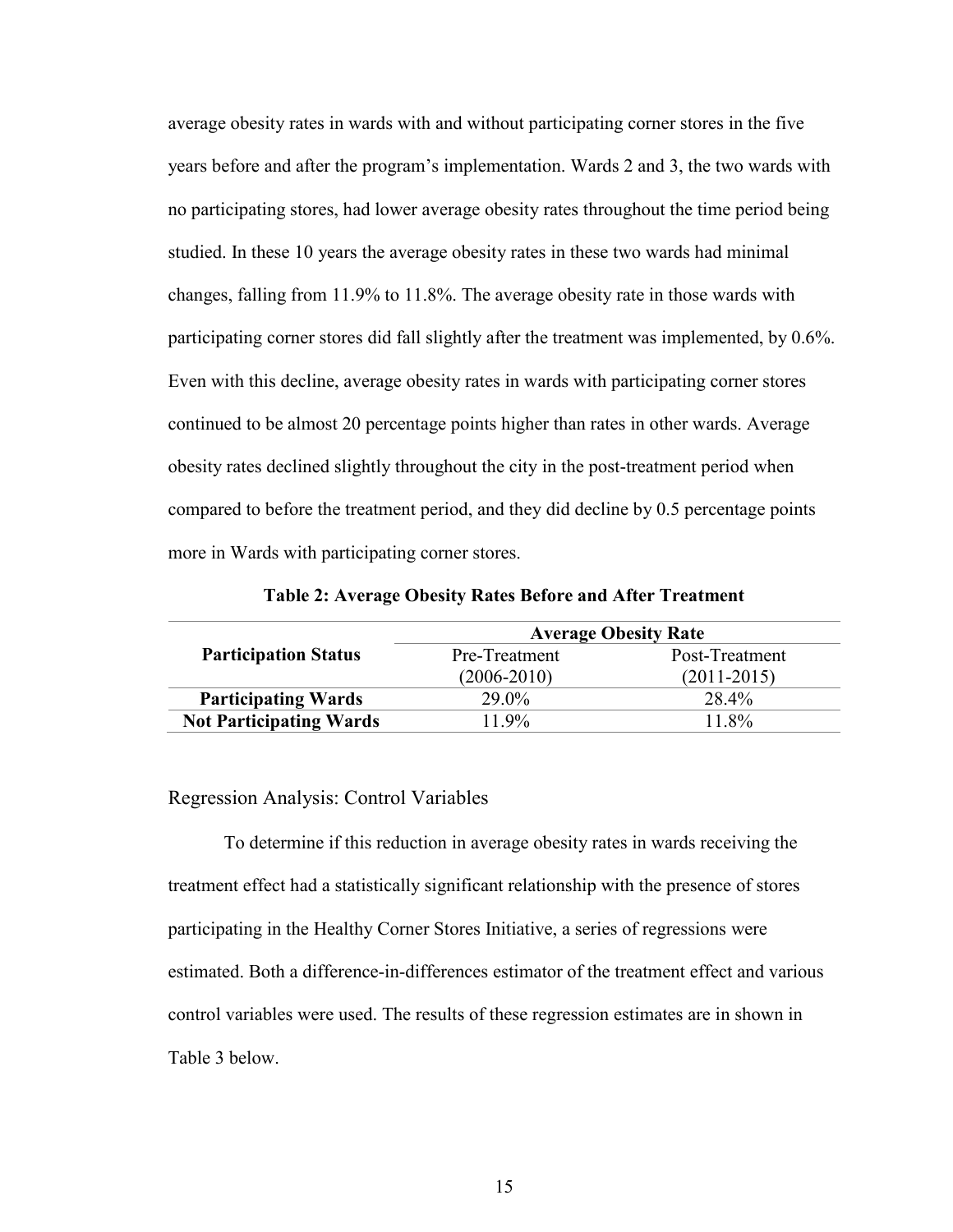<span id="page-18-0"></span>

|                                    | <b>Obesity</b> | <b>Obesity</b> | <b>Obesity</b> | <b>Obesity</b> | <b>Obesity</b> |
|------------------------------------|----------------|----------------|----------------|----------------|----------------|
|                                    | Rate(1)        | Rate $(2)$     | Rate $(3)$     | Rate $(4)$     | Rate $(5)$     |
| <b>Presence of</b>                 | .01            | 0.01           | 0.01           | 0.01           | 0.01           |
| Participating                      | (0.04)         | (0.01)         | (0.01)         | (0.03)         | (0.02)         |
| <b>Stores</b>                      |                |                |                |                |                |
| Pct.                               |                | $0.29***$      | $0.28***$      |                |                |
| <b>Black</b>                       |                | (0.01)         | (0.02)         |                |                |
| <b>Poverty Rate</b>                |                |                | 0.02           | $0.68***$      | $0.23***$      |
|                                    |                |                | (0.06)         | (0.09)         | (0.06)         |
| <b>Pct. College</b>                |                |                |                |                | $-0.30***$     |
| <b>Educated</b>                    |                |                |                |                | (0.03)         |
| <b>Intercept</b>                   | $.24***$       | $0.09***$      | $0.09***$      | $0.10***$      | $0.34***$      |
|                                    | (0.01)         | (0.01)         | (0.01)         | (0.02)         | (0.02)         |
| <b>Observations</b>                | 80             | 80             | 80             | 80             | 80             |
| R-squared                          | 0.00           | 0.86           | 0.86           | 0.42           | 0.80           |
| Standard errors are in parenthesis |                |                |                |                |                |

**Table 3: Estimation Results with Control Variables**

*\*\*\* p<0.01, \*\* p<0.05, \* p<0.1* 

 Of all of the regressions estimated, none found that the presence of corner stores participating in the Healthy Corner Stores Initiative was statistically significantly associated with a reduction in ward level obesity rates. In addition to this lack of statistical significance throughout all of the models that were estimated, Model 1, which only included the treatment effect being studied, had an R-squared of 0, meaning that the presence of the treatment explained zero percent of the variation in ward level obesity rates throughout the city. Models 2 and 3 have the greatest R-squared values. This indicates that much of the variation in average ward level obesity rates can be explained by the demographics in that ward. While there are numerous demographic and socioeconomic variations across wards in the District of Columbia that could have an impact on obesity rates, it was challenging to control for multiple variables simultaneously because of the substantial multicollinearity found within the different potential combinations of control variables.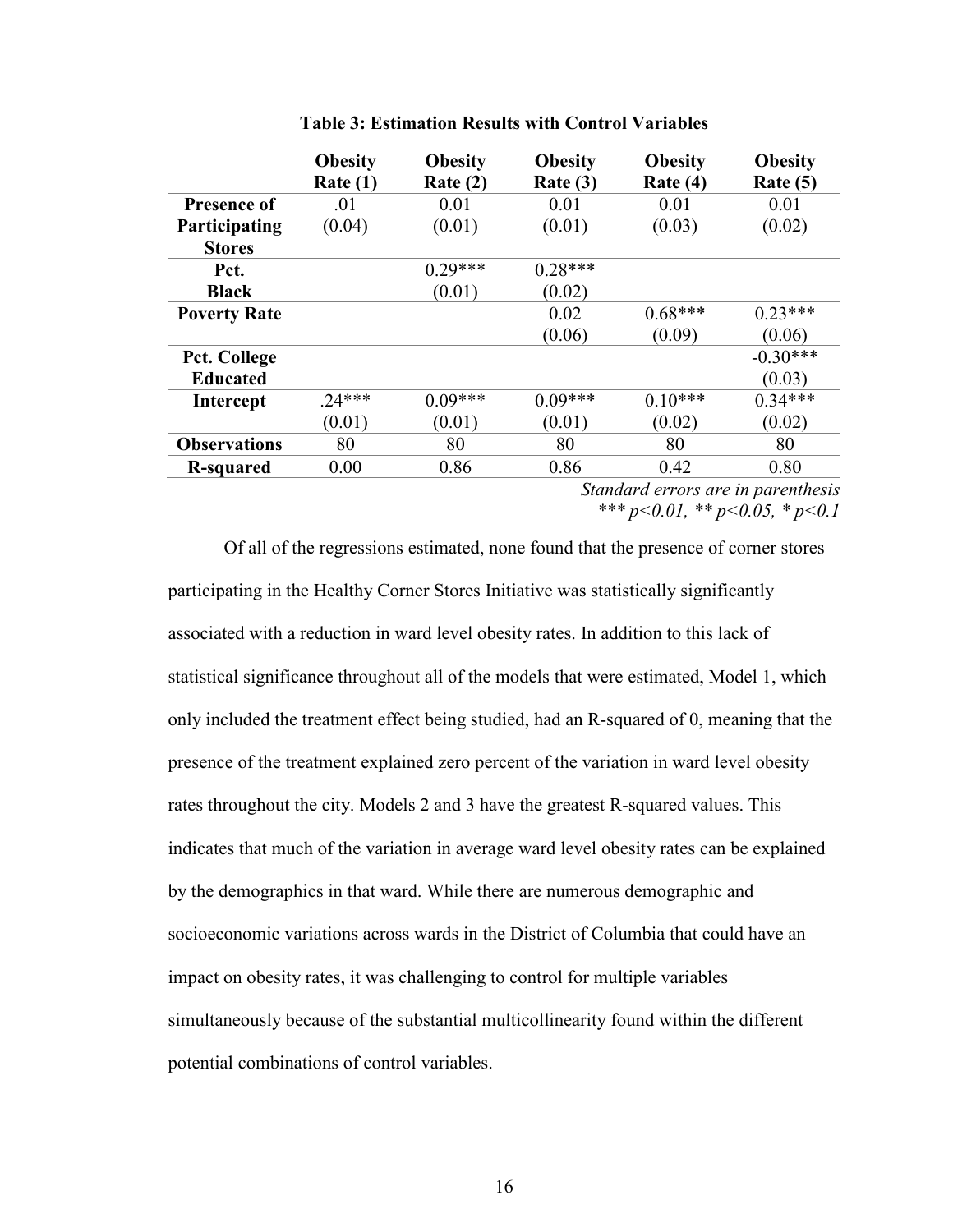<span id="page-19-0"></span>Regression Analysis: Ward-Level Fixed Effects

To avoid multicollinearity issues across control variables while also controlling for uncaptured variation across wards, a regression with locational fixed effects was also used. As demonstrated in [Table 4,](#page-19-1) even when controlling for unobserved differences across wards, there is still no statistically significant relationship between ward level obesity rates and the treatment effect. The high R-squared value in this model suggests that locational fixed effects can explain much of the variation in obesity rates across Washington, DC, while further reaffirming that the presence of the treatment effect does not have a statistically significant impact.

<span id="page-19-1"></span>

|                             | <b>Obesity Rate</b> |
|-----------------------------|---------------------|
| <b>Presence of</b>          | 0.01                |
| <b>Participating Stores</b> | (0.01)              |
| Ward 2                      | $-0.07***$          |
|                             | (0.01)              |
| Ward 3                      | $-0.08***$          |
|                             | (0.01)              |
| Ward 4                      | $0.06***$           |
|                             | (0.01)              |
| Ward 5                      | $0.11***$           |
|                             | (0.01)              |
| Ward 6                      | $0.03*$             |
|                             | (0.01)              |
| Ward 7                      | $0.16***$           |
|                             | (0.01)              |
| Ward 8                      | $0.21***$           |
|                             | (0.01)              |
| <b>Intercept</b>            | $0.19***$           |

**Table 4: Estimation Results with Fixed Effects**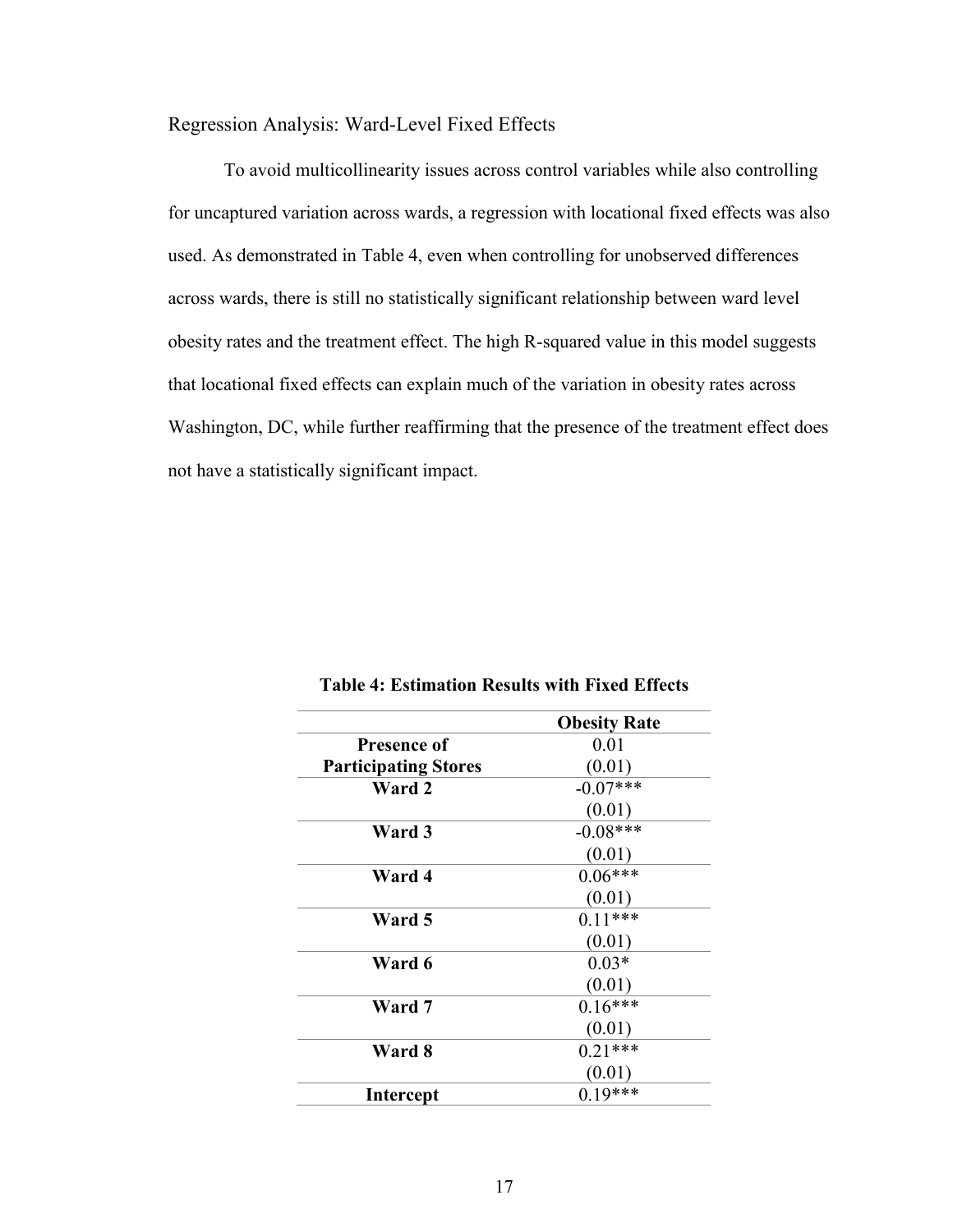|                     | (0.01 |                                    |
|---------------------|-------|------------------------------------|
| <b>Observations</b> |       |                                    |
| R-squared           | 0.92  |                                    |
|                     |       | Standard errors are in parenthesis |

*\*\*\* p<0.01, \*\* p<0.05, \* p<0.1* 

### <span id="page-20-0"></span>Regression Analysis: Overweight vs. Obese

The same regression analyses were conducted using the percentage of each ward that was overweight, rather than obese, to try and capture a different potential impact of the program.[35](#page-20-2) The impact of the Healthy Corner Stores Initiative in this version of the study was the same: the treatment effect, presence of corner stores participating in the initiative, did not have a statistically significant impact on the community level. This was true both when controlling for various demographic factors and when controlling for locational fixed effects.

### <span id="page-20-1"></span>**Discussion**

 $\overline{a}$ 

The regressions estimated in this analysis indicate that the treatment effect being studied, the presence of corner stores participating in the Healthy Corner Stores Initiative, did not have a statistically significant impact on ward level obesity rates in Washington, DC in the first years after the program was implemented. This supports and expands upon the findings of the preliminary analysis, which showed only minor changes in the average obesity rates for wards with stores participating in the program. Difference-in-differences estimators, like the one used throughout this analysis, can typically be used to identify causal relationships.<sup>36</sup> While the findings of this study were consistent across the different regressions that were estimated, the small sample size, of only 80 observations,

<sup>&</sup>lt;sup>35</sup> DC BRFSS defines "overweight" as those with a BMI between 25.0 and 29.9.

<span id="page-20-3"></span><span id="page-20-2"></span><sup>36</sup> Columbia Public Health. *Difference-in-Difference Estimation.*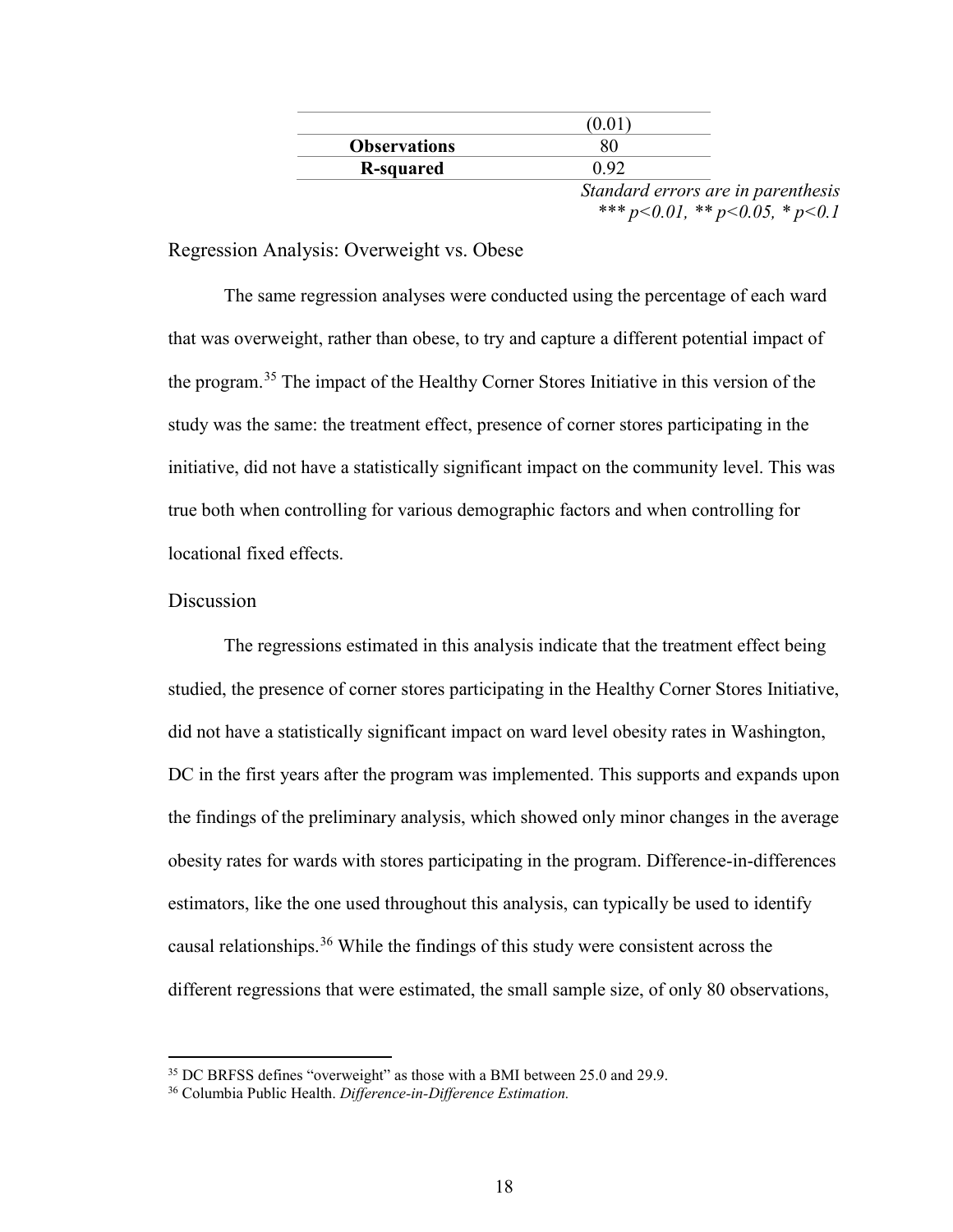should be considered when interpreting these results and making causality-related conclusions.

As demonstrated in past studies measuring the sales of fresh produce at participating corner stores, individuals in the District are purchasing fruits and vegetables from participating corner stores. The findings in this analysis, however, show that the individual-level impacts of the Healthy Corner Stores Initiative are not translating to community-level impacts on obesity rates. One of the major goals of these environmentbased food intervention programs is to improve access to healthy food to improve community health, reducing the prevalence of obesity in the process. The results of this study, combined with the results of past evaluations of Washington, DC's Healthy Corner Stores Initiative, indicate that this initiative has been successful in improving access to healthy foods for the individuals shopping at participating corner stores, but that it has not been effective at reducing obesity prevalence.

# <span id="page-21-0"></span>Conclusion

This research expanded previous analyses of environment-based food intervention programs by evaluating the impacts of the Healthy Corner Stores Initiative on the community level, instead of the individual level. Although obesity rates in Washington, DC did fall by a small amount during the time period studied, the Healthy Corner Stores Initiative was not found to have a statistically significant impact on ward level obesity rates. This lack of impact is the opposite of what previous studies have said about this program – previous studies have shown that individuals in DC who shop at participating corner stores are utilizing the program's benefits by purchasing fresh produce. This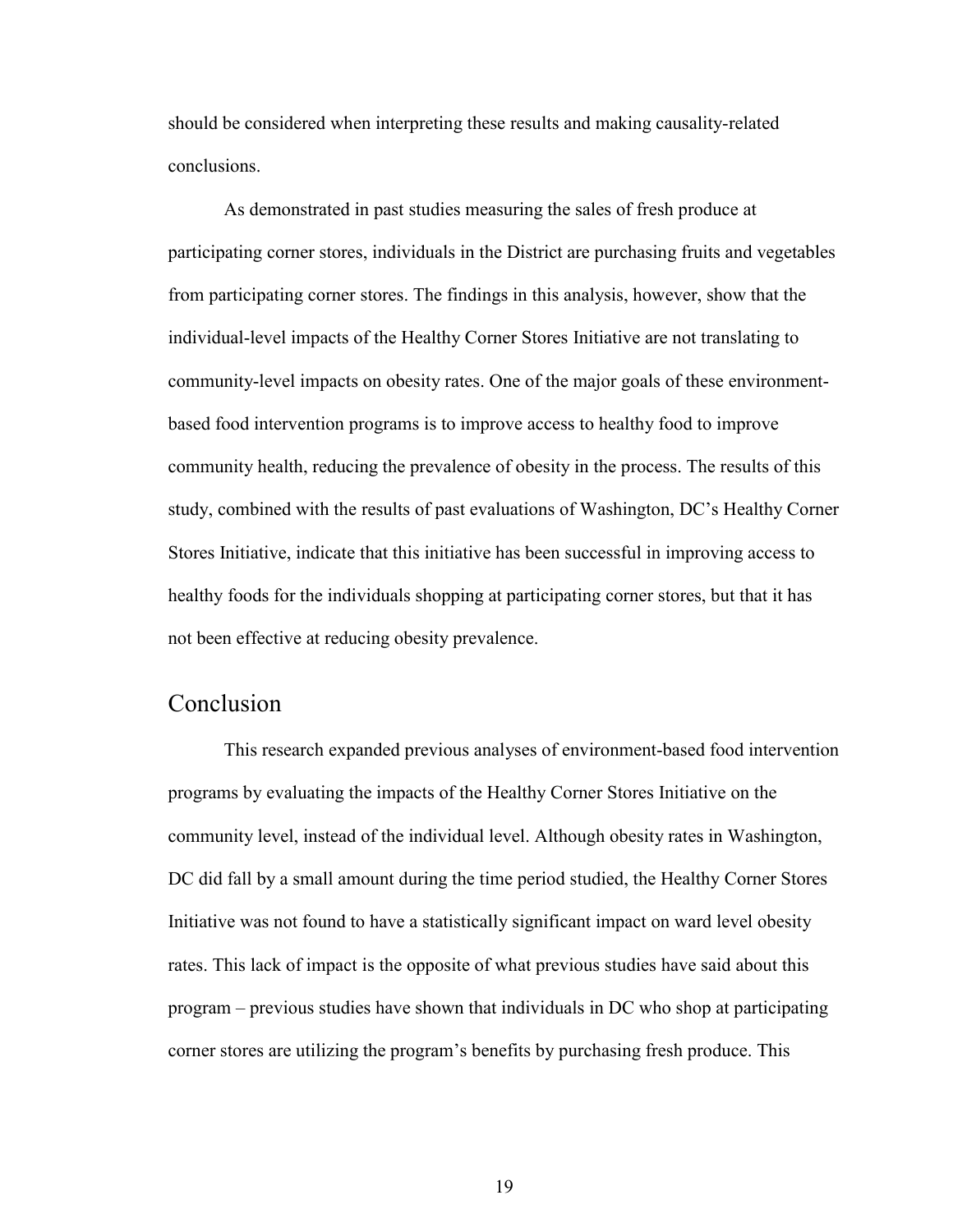research suggests that the individual impacts of those purchases are not translating to community level impacts, including reducing obesity rates.

There were several limitations to this study, primarily revolving around issues of data availability and sample size. Ward-level data was chosen to ensure that all variables studied could be analyzed at the same level of disaggregation. Although some data was available at the zip code level, not all data was available at that level of granularity. Using data aggregated to this level prevents controlling for differences and measuring changes in subgroups within the eight wards studied and leads to a smaller overall sample size available for analysis. It also relies on the assumption that individuals purchase groceries in the same ward that they live in; the design of this study does not account for Ward 2 residents shopping in Ward 5, for example. Additionally, while numerous factors are associated with community-level obesity rates, the strong multicollinearity issues throughout the variables examined and the small overall sample size prevented multiple issues from being controlled for simultaneously. While this study focused on Washington, DC, other evaluations of programs in different cities would likely face similar issues regarding data availability, sample size, and key assumptions.

Based on the findings from this analysis, there are numerous avenues for future research. Within Washington, DC, once more Census data is released, additional years should be included in the study.<sup>[37](#page-22-0)</sup> This would capture any changes in obesity rates if the program is effective on the community level over a slower period of time than captured in this study. Expanded surveys could be used to collect data on the consumer behaviors of those wo live in wards with participating corner stores, to differentiate between the

<span id="page-22-0"></span><sup>&</sup>lt;sup>37</sup> The publication of the 2016-2020 ACS 5-year estimates have been delayed until March 2022.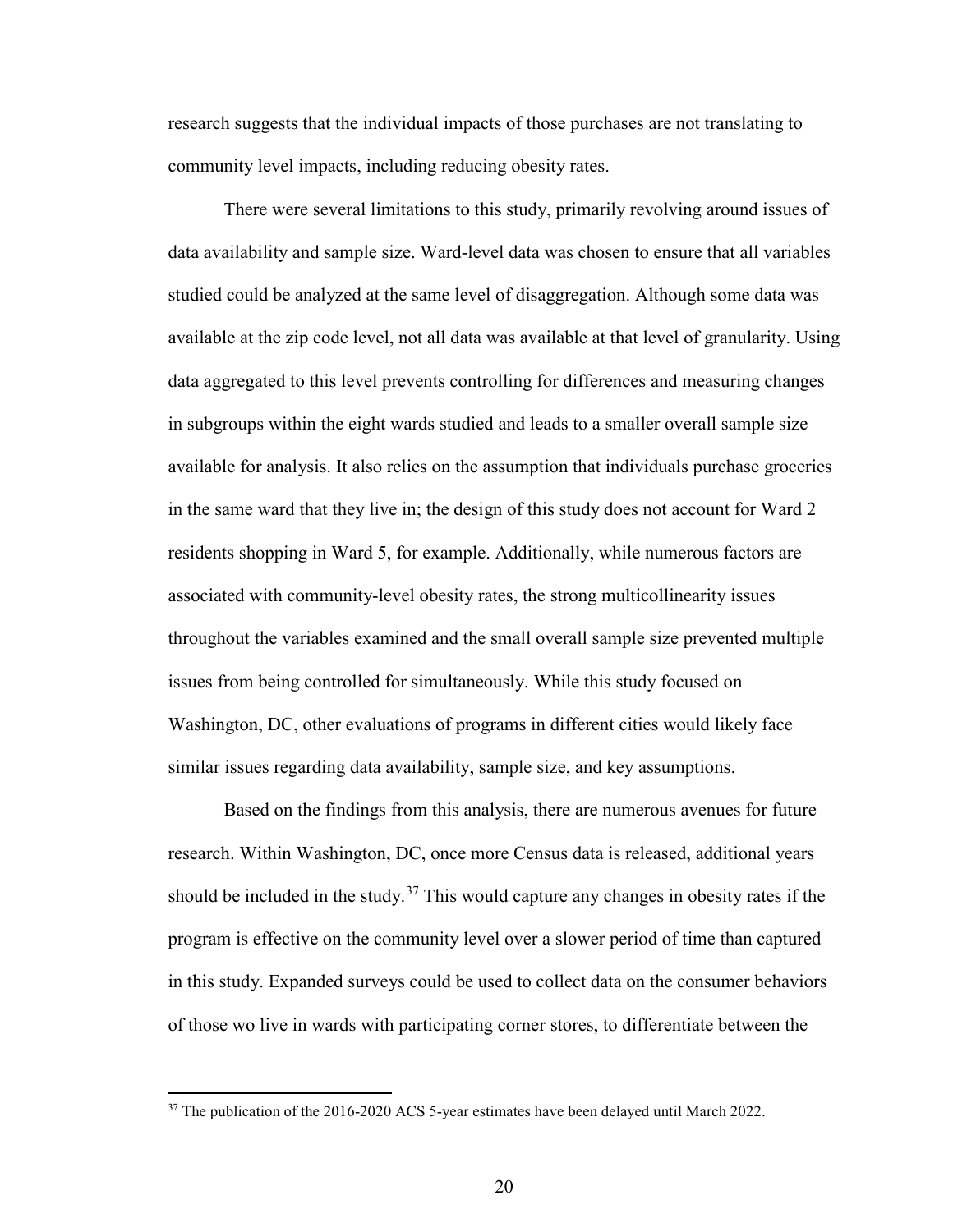behaviors and purchasing patterns of those who do and do not purchase produce at corner stores. Data like this could help identify avenues to expand the program's impact from the individual level to the community level. Additionally, as Washington, DC is not the only city to have implemented an environment-based food intervention program like this, similar studies should be conducted in other cities with these programs as well, to understand if these programs also have a similar lack of impact on the community level. As each of these programs has a slightly different focus and implementation strategy, it is possible that best practices for establishing and carrying out initiatives will also be identified when evaluating their effectiveness.

One of the main findings of this analysis is that there is a contradiction between the individual and community level impacts of Washington, DC's Healthy Corner Stores initiative. Although sales data and survey results suggest that people are purchasing produce from participating stores, this analysis shows that those purchases are not translating to community-level reductions in obesity. These results should not be used to justify the removal of this program, however, as the purchasing data shows that individuals are utilizing the purchasing opportunities found in participating stores. Instead, the focus should now be on identifying who within these communities is benefiting from these programs and working to understand how those benefits can be expanded to the broader population.

These findings also demonstrate how disparities in Washington, DC are pervasive, even after the implementation of a program like the Healthy Corner Stores Initiative. This highlights how ongoing disparities cannot be addressed or remedied through one policy or program alone. This research's focus on food insecurity and the

21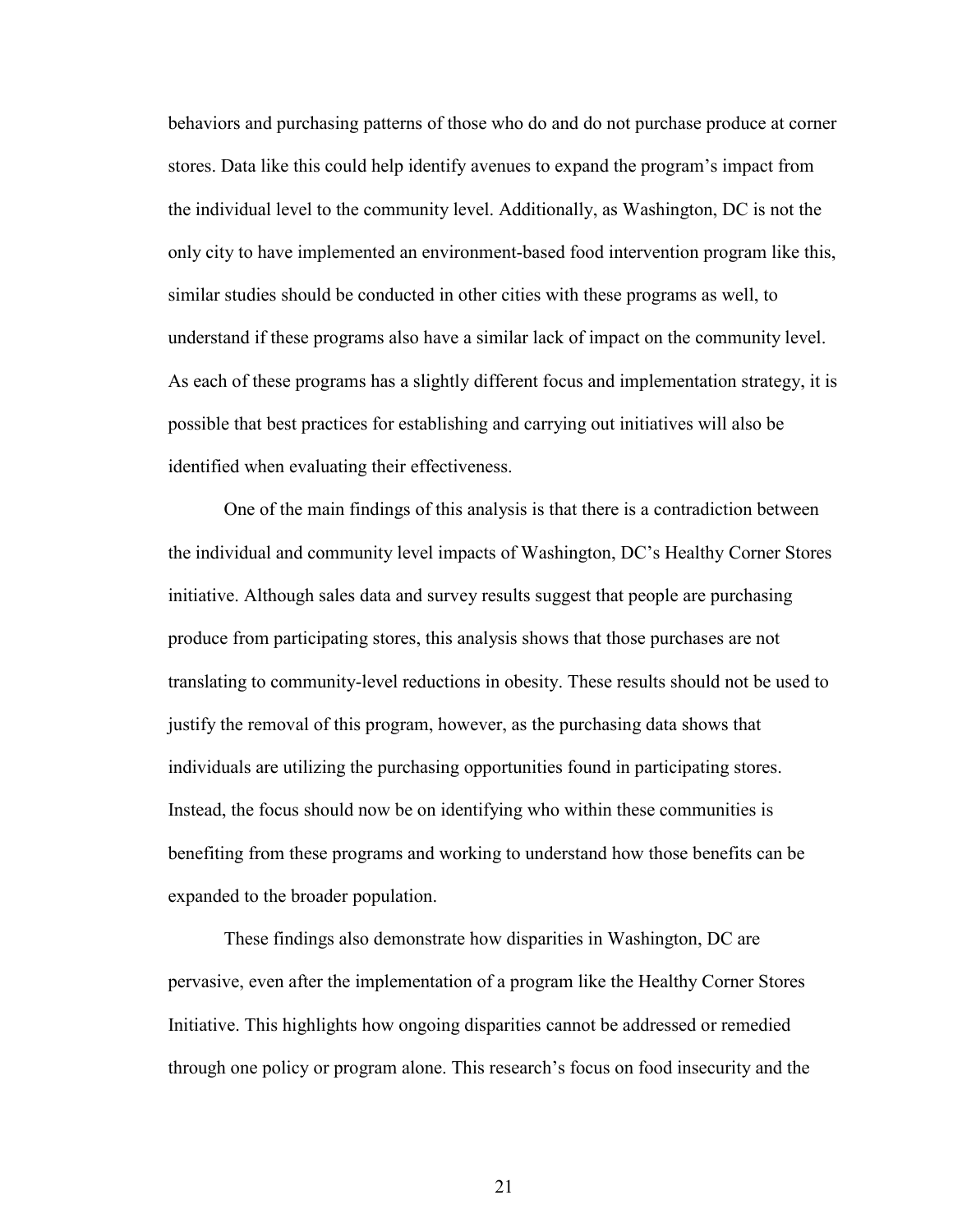health issues associated with it also contributes to the broader discussions regarding social determinants of health and their real impacts within communities. Without additional policies and initiatives to improve the factors leading to poor social determinants of health, disparities will continue to lead to poorer health outcomes for certain populations and communities than for others.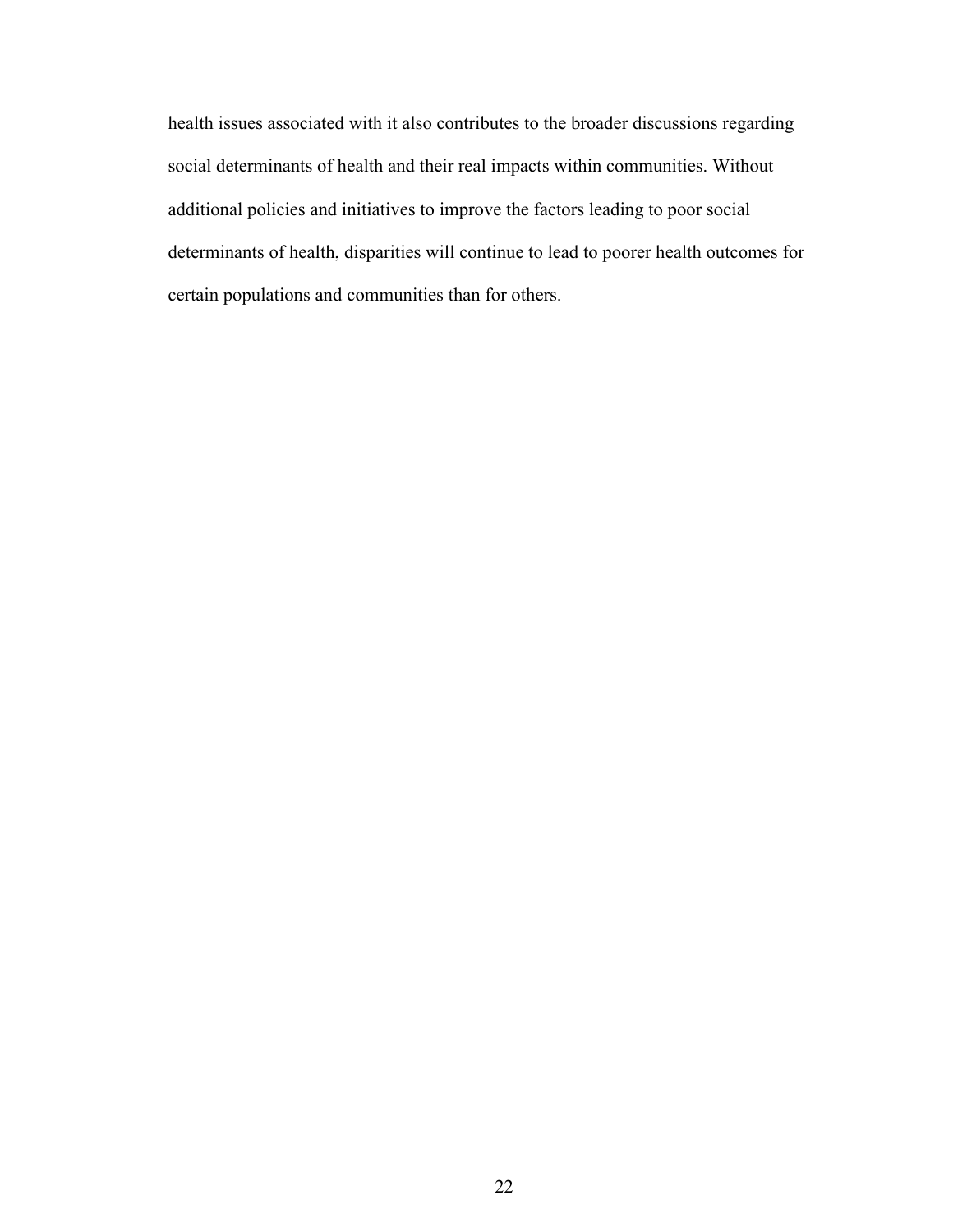# <span id="page-25-0"></span>References

—. 2021. *Food Insecurity.* April 28. https://www.healthypeople.gov/2020/topicsobjectives/topic/social-determinants-health/interventions-resources/food-insecurity.

—. n.d. *What's My Ward?* Accessed December 6, 2021. https://planning.dc.gov/whatsmyward.

Ashton, Paul. n.d. "The Education of D.C." *Justice Policy Institute.* Accessed December 6, 2021.

https://web.archive.org/web/20150928084658/https://www.justicepolicy.org/uploads/just cepolicy/documents/education\_of\_dc\_-\_final.pdf.

Bodor, J. Nichola, Janet C. Rice, Thomas A. Farley, Chris M. Swalm, and Donald Rose. 2010. "The Association between Obesity and Urban Food Environments." *Journal of Urban Health* 771-781.

Bodor, J. Nicholas, Vanessa M. Ulmer, Lauren Futrell Dunaway, Thomas A. Farley, and Donald Rose. 2010. "The Rationale behind Small Food Store Interventions in Low-Income Urban Neighborhoods: Insights from New Orleans." *The Journal of Nutrition* 1185-1188.

Columbia Public Health. n.d. *Difference-in-Difference Estimation.* Accessed December 6, 2021. https://www.publichealth.columbia.edu/research/population-health methods/difference-difference-estimation.

D.C. Central Kitchen. n.d. *Healthy Corners.* Accessed September 26, 2021. https://dccentralkitchen.org/healthy-corners/.

Dannefer, Rachel, Donya A. Williams, Sabrina Baronberg, and Lynn Silver. 2012. "Healthy Bodegas: Increasing and Promoting Healthy Foods at Corner Stores in New York City." *American Journal of Public Health* e27-e31.

DC Food Policy Council. 2020. *Food Access & Food Security in the District of Columbia: Responding to the COVID-19 Public Health Emergency.* Washington, DC: District of Columbia Office of Planning.

DC Health Matters. n.d. *DC Health Matters Collaborative.* Accessed December 6, 2021. https://www.dchealthmatters.org/tiles/index/display?alias=aboutus;.

DC Health. n.d. *Behavioral Risk Factor Surveillance System.* Accessed December 6, 2021. https://dchealth.dc.gov/service/behavioral-risk-factor-surveillance-system.

DC Office of Planning. n.d. *Census and Demographic Data.* Accessed December 6, 2021. https://planning.dc.gov/page/census-and-demographic-data.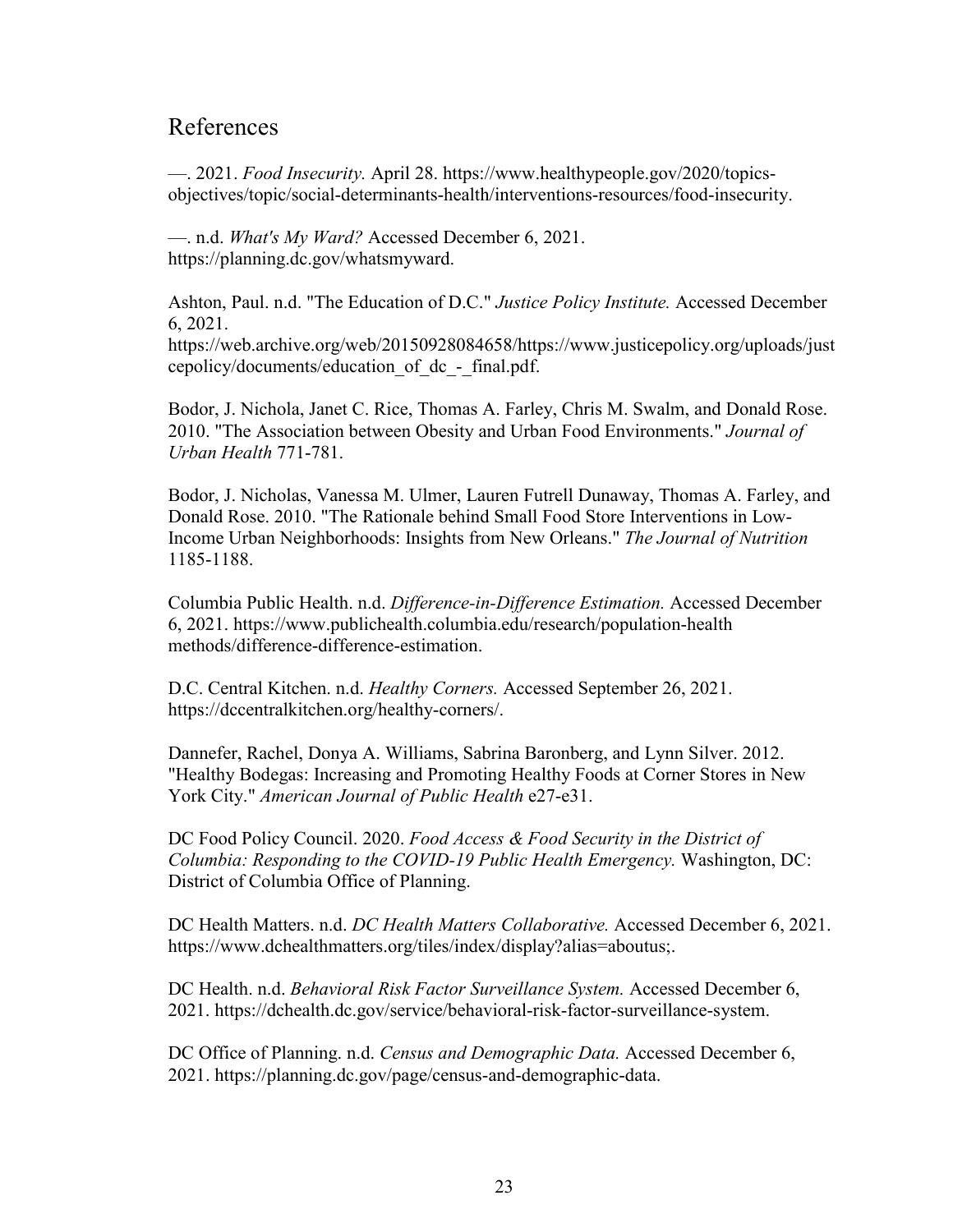Hosler, Akiko S., Deepa T. Rajulu, Bonnie L. Frederick, and Adrienne E. Ronsani. 2008. "Assessing Retail Fruit and Vegetable Availability in Urban and Rural Underserved Communities." *Preventing Chronic Disease* 1-9.

Lopez, Russ P. 2012. "Neighborhood Risk Factors for Obesity." *Obesity* 2111-2119. Milloy, Courtland. 2020. *A D.C. nonprofit is bringing healthier options to neighborhood corner stores.* February 4. https://www.washingtonpost.com/local/a-dc-nonprofit-isbringing-healthier-options-to-neighborhood-corner-stores/2020/02/04/0a7f92b2-475d-11ea-bc78-8a18f7afcee7\_story.html.

Morland, Kimberly B., and Kelly R. Evenson. 2009. "Obesity prevalence and the local food environment." *Health Place* 491-495.

Office of Disease Prevention and Health Promotion. 2020. *Food Insecurity.* September. https://www.healthypeople.gov/2020/topics-objectives/topic/social-determinantshealth/interventions-resources/food-insecurity

Open Data DC. 2021. *Healthy Corner Stores.* September 14. Accessed December 6, 2021. https://opendata.dc.gov/datasets/DCGIS::healthy-corner-stores/about.

Rosso, Randy. 2018. *Food Hardship in America: A Look at National, Regional, State, and Metropolitan Statistical Area Data on Household Struggles With Hunger.* Washington, DC: Food Research & Action Center.

Snelling, Anastasia, Erin Watts, Rachel Albershardt, Hugo Van Dyke, and Neil Kpamegan. 2017. *DC's Healthy Corner Store Program: An Evaluation 2014-2016.* Washington, DC: American University Department of Health Studies.

Snelling, Anastasia, Robin McClave, Van Dyke, Ayanna Wells, and Lisa Joseph. 2020. *Healthy Corners: Balancing Store Performance & Customer Needs to Promote Fresh Produce Access & Consumption 2017-2020 Evaluation.* Washington, DC: American University Department of Health Studies.

Song, Hee-Jung, Joel Gittelsohn, Miyong Kim, Sonali Suratkar, Sangita Sharma, and Jean Anliker. 2009. "A corner store intervention in a low-income urban community is associated with increased availability and sales of some healthy foods." *Public Health Nutrition* 2060-2067.

United States Census Bureau. n.d. *American Community Survey (ACS).* Accessed December 6, 2021. https://www.census.gov/programs-surveys/acs.

Urban Institute. n.d. *Greater DC Data Explorer.* Accessed December 6, 2021. https://greaterdc.urban.org/dataexplorer?geography=wd12&indicator=PctBlackNonHispBridge&topic=population&yea  $=2010.$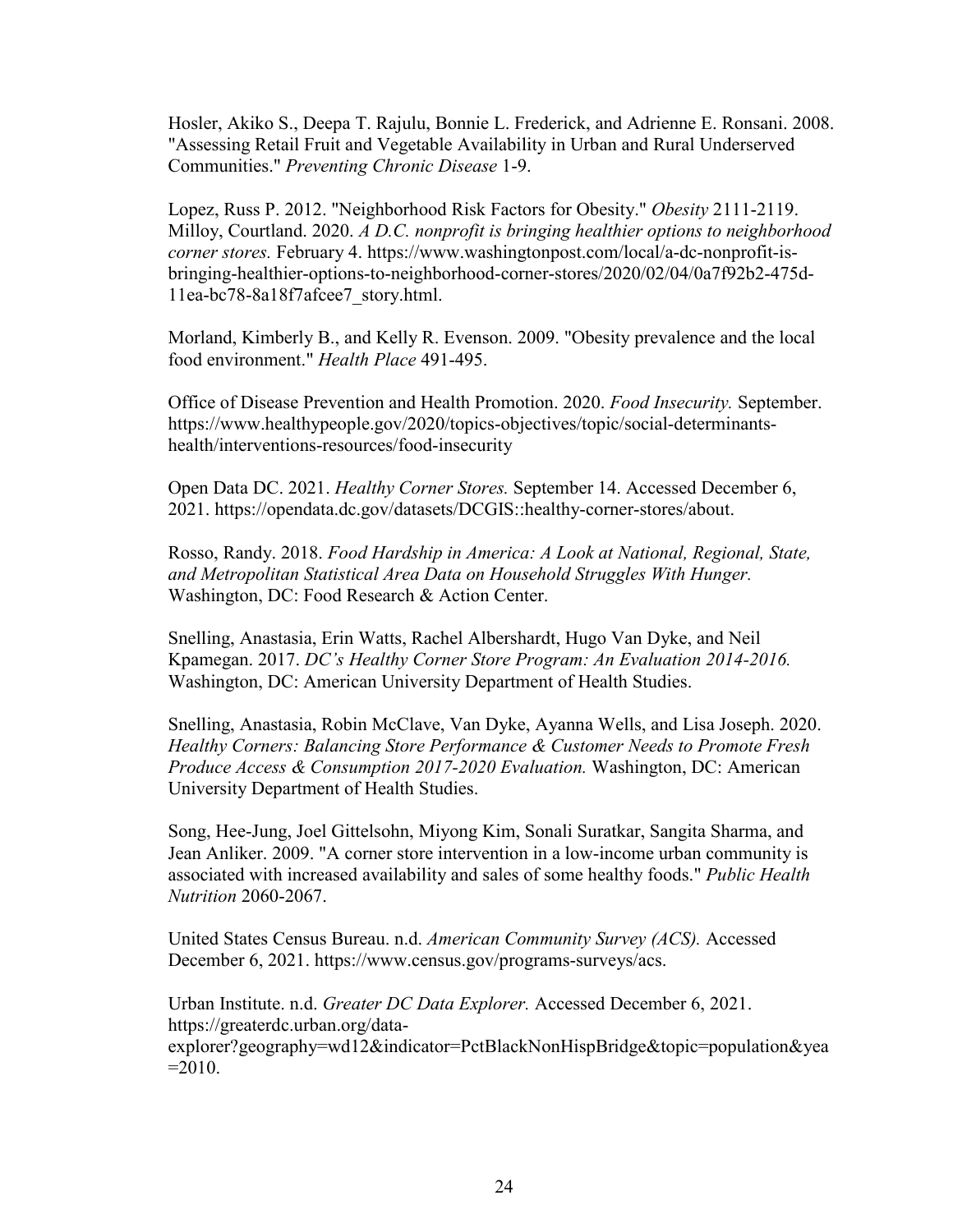US Census Bureau. 2021. *When to Use 1-year or 5-year Estimates.* December 7. Accessed December 8, 2021. https://www.census.gov/programssurveys/acs/guidance/estimates.html.

Zeldow, Bret, and Laura Hatfield. n.d. *Difference-in-Differences.* Accessed December 6, 2021. https://diff.healthpolicydatascience.org/#assumptions.